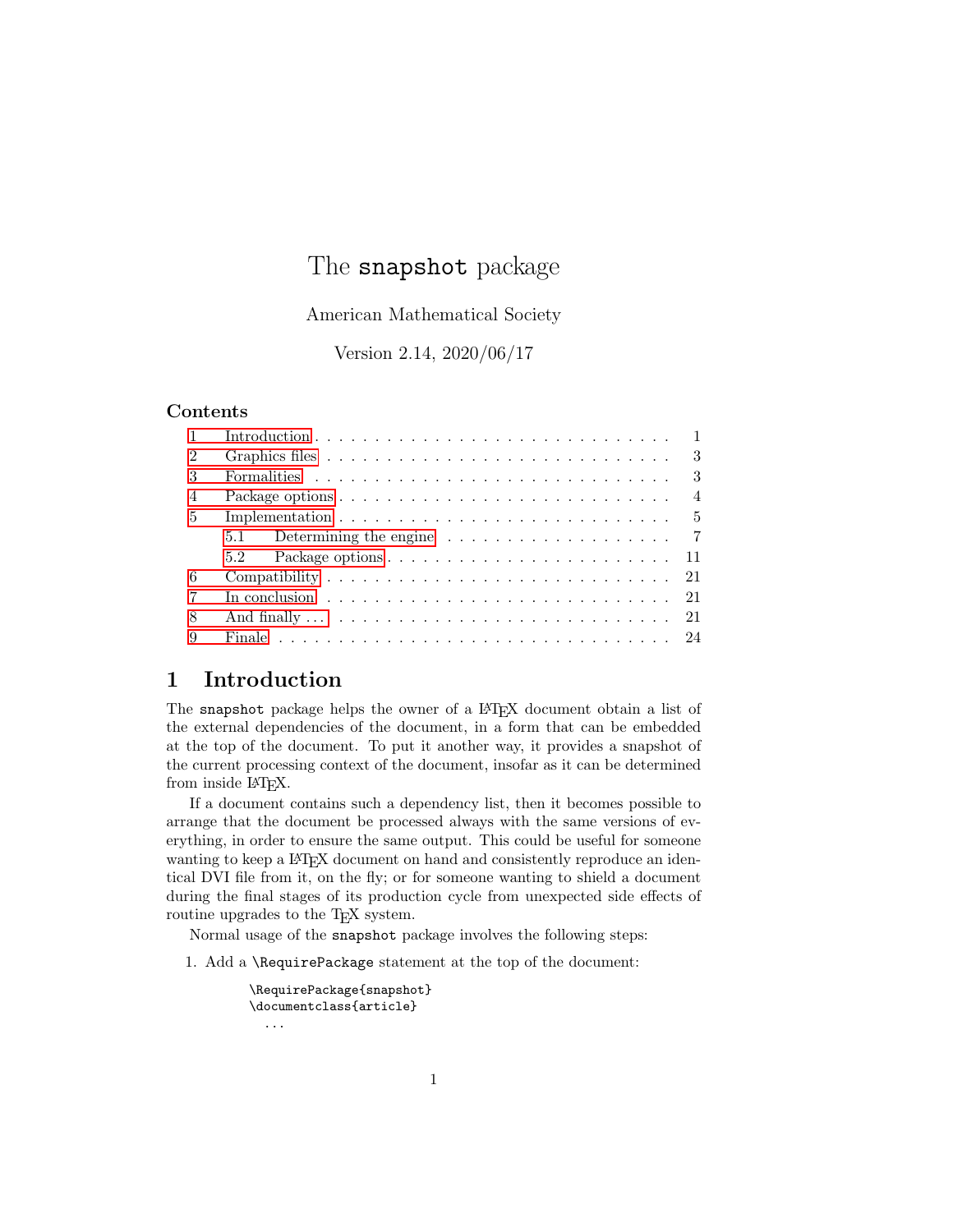- 2. Run L<sup>AT</sup>EX on the document. This will produce a dependency list in a file \jobname.dep. (I.e., if the document name is vermont.ltx, the dependency list will be named vermont.dep.)
- 3. Insert the .dep file at the top of the document, before \documentclass. The following example shows what you would end up with for a document that used the article documentclass and the graphicx package:

```
\RequirePackage{snapshot}[1999/11/03]
\RequireVersions{
  *{application}{TeX} {1990/03/25 v3.x}
  *{format} {LaTeX2e} {1999/06/01 v2.e}
  *{package}{snapshot} {1999/11/03 v1.03}
  *{class} {article} {1999/01/07 v1.4a}
  *{file} {size10.clo} {1999/01/07 v1.4a}
  *{package}{graphicx} {1999/02/16 v1.0f}
  *{package}{keyval} {1999/03/16 v1.13}
  *{package}{graphics} {1999/02/16 v1.0l}
  *{package}{trig} {1999/03/16 v1.09}
  *{file} {graphics.cfg}{0000/00/00 v0.0}
  *{file} {dvips.def} {1999/02/16 v3.0i}
}
\documentclass{article}
\usepackage{graphicx}
...
```
The package option  $\log$  will cause the dependency list to appear in the LATEX log file instead of in a separate .dep file:

\RequirePackage[log]{snapshot}

Making the necessary arrangements to ensure that future LAT<sub>EX</sub> runs of the document actually call in the specified versions is a separate problem. The snapshot package only provides a way to generate the dependency list. However, the \RequireVersions statement does record the given information in a form that can be accessed from within LAT<sub>EX</sub>. (It is for this purpose that it is not simply a comment.) In principle a package could be set up so that a later version would automatically attempt to emulate an earlier version if an earlier version was specified—much as LAT<sub>EX</sub> currently switches to 2.09 compatibility mode if it sees \documentstyle instead of \documentclass.

For maximum reliability font checksums should also be reported in the dependency list, but standard TEX 3.x does not provide direct access to font checksums for macro programmers. This information could be added by a separate script that scans the DVI file. (Certain nontrivial complications are possible, however.)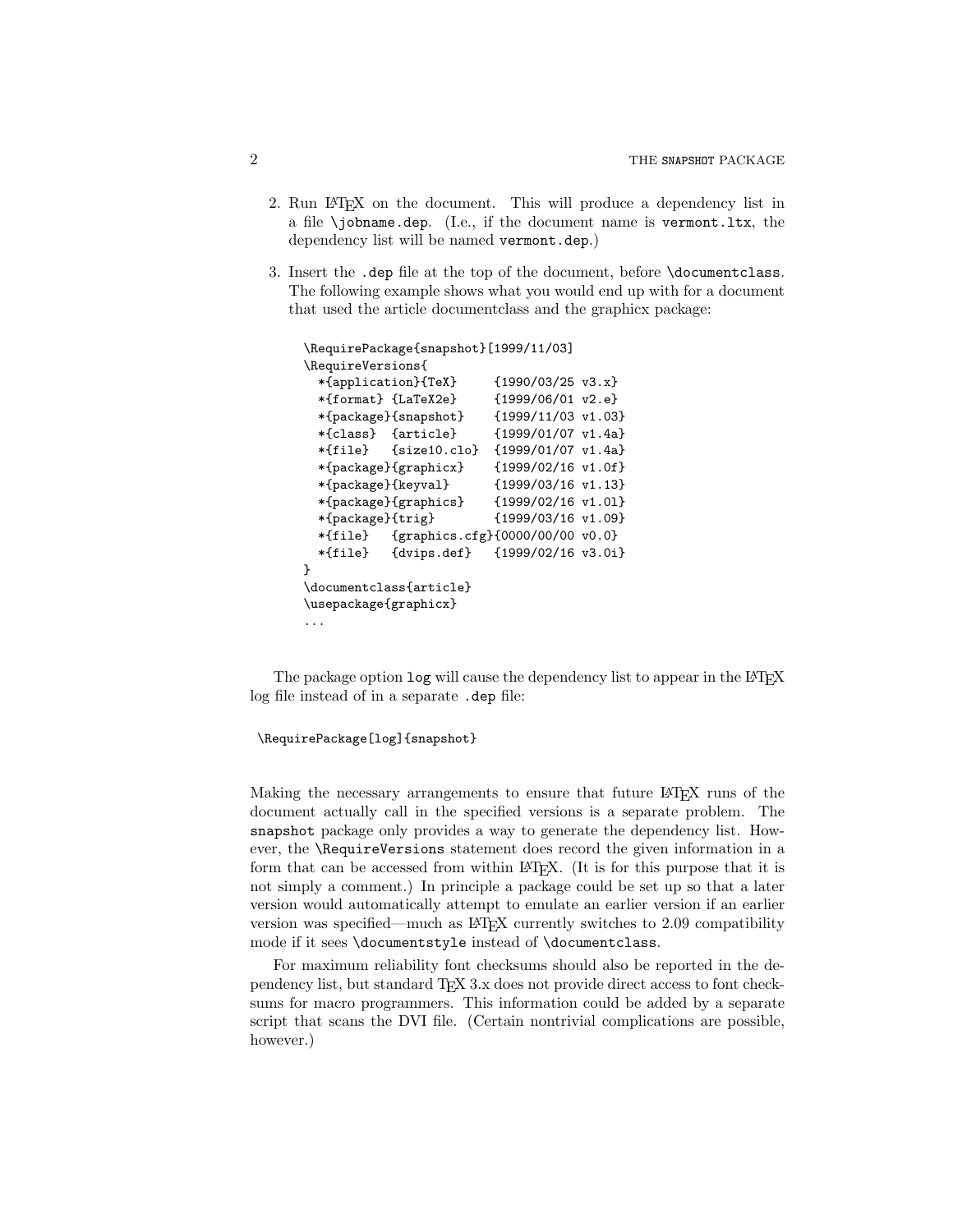2. GRAPHICS FILES 3

# <span id="page-2-0"></span>2 Graphics files

When a graphics file is read in by a LAT<sub>EX</sub> document using the standard \includegraphics command, it gets a dummy version number string of

Graphics file (type foo)

where foo is typically eps. This is with the current version of the graphics package (at the time of this writing:  $1999/02/16$  v1.0l). What this means in practice is that all graphics files will have their snapshot date and version number recorded as

Graphics v0.0

and will always compare equal (the string "Graphics" will be used in place of a date, but since comparison is done with \ifx it doesn't make any real difference).

It would be possible, for .eps files at least, to read the CreationDate comment that is normally included in the file header and use that as the basis of comparison. Recording the bounding box numbers instead of a dummy version number is another possibility, which you can get with the bbinfo option (as of snapshot version 2.05).

# <span id="page-2-1"></span>3 Formalities

\RequireVersions The \RequireVersions command scans its argument for file names and associated version number information. The syntax of a version line for a particular file is

\*{ file type }{ file name }{ version info }

In other words, the \* character in this context is like a command that takes three arguments. The extension part of the file name should be omitted in the second argument, except when the file type is file (following the conventions of LAT<sub>E</sub>X's \ProvidesPackage and \ProvidesFile commands). The most commonly used file types are as follows.

class A LATEX documentclass file.

package A LATEX package file.

- tfm A TEX font metric file. In this case the "version number" is the checksum, and unless you are using an extended version of TEX this information is not accessible from inside LAT<sub>E</sub>X, so it must be filled in by an outside process. By default, font metric files are not listed in the dependency list since the checksum info is not available. There is a package option tfm to turn on the logging of metric files. (Not yet implemented [mjd,1999/09/23])
- format This is almost always LaTeX2e. The information comes from \fmtname. Lambda, eLTEX, and pdfLATEX leave **\fmtname** unchanged, and although this may seem dubious at first sight, I guess they have little choice: the widespread use of \NeedsTeXFormat in existing package files makes them produce an error message if \fmtname is changed. (Maybe the thing to do would be to modify the definition of \NeedsTeXFormat as well.)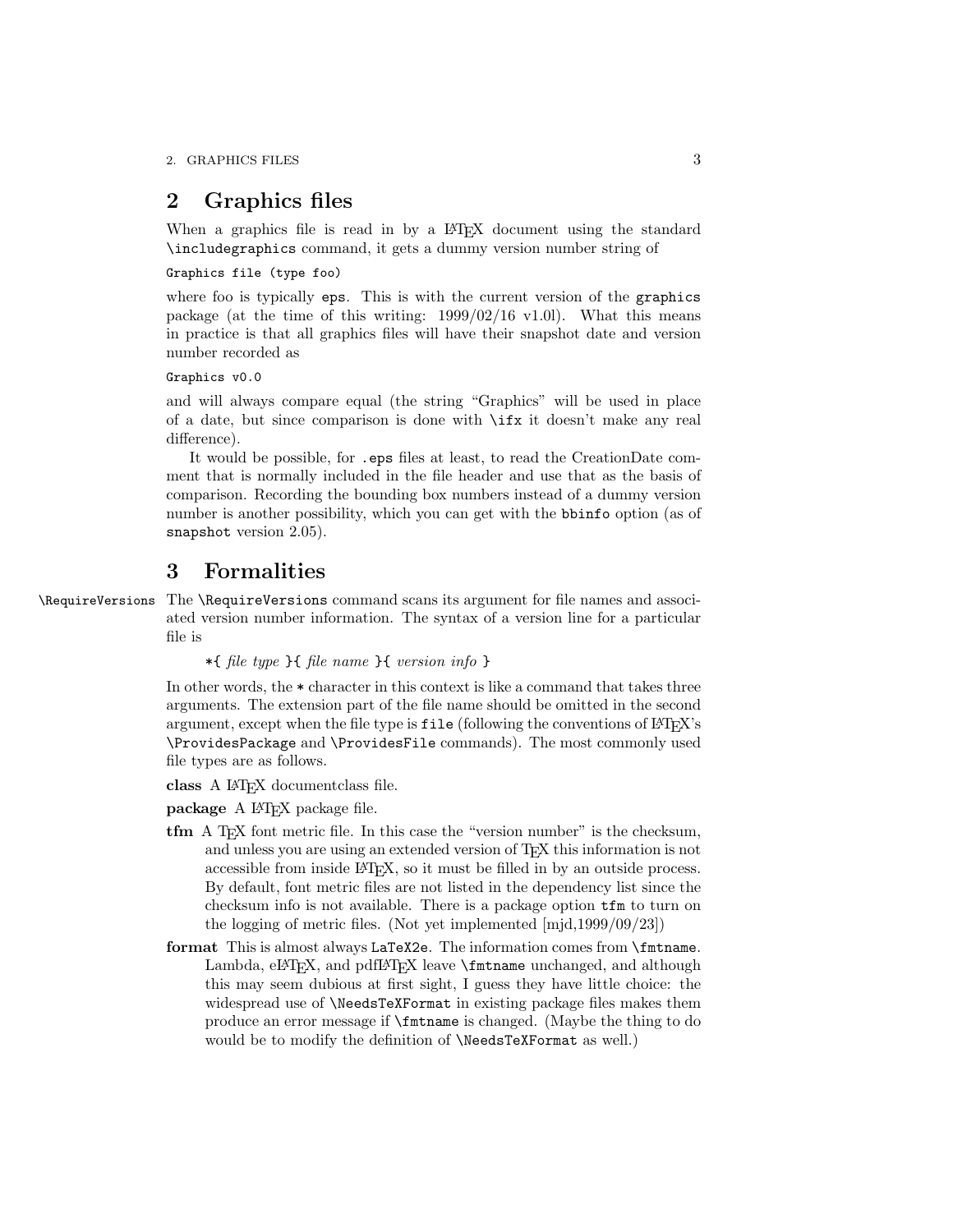For a LAT<sub>E</sub>X format that uses the Babel mechanism for preloading hyphenation patterns, the version number of babel.def that was used in building the format might be of interest. But at first glance there does not seem to be any easy way of dealing with that, and in the normal course of things, a document that relies on Babel features will also have a \usepackage{babel} statement at the top, and that will yield adequate (I think) information for the snapshot dependency list.

- application With standard TeX there is no reliable way to get the exact version number from inside LAT<sub>EX</sub>. If a document is processed with one of the recent variants that address this deficiency (such as e-TEX, pdfTEX and Omega) the available version info is used, but otherwise a presumptive value of 1990/03/25 v3.x is used (the official release date of T<sub>F</sub>X 3.0).
- file None of the above: some other file of miscellaneous type, e.g., .clo, .cfg, .tex, or .def.

The **\RequireVersions** command can be given an optional "ident" argument, similar to the argument of a \label command. This is not used internally but it could be used to assign a label to particular groups of files in case that helps with external processing.

# <span id="page-3-0"></span>4 Package options

The list of options supported by the snapshot package is as follows:

| dep          | date          |
|--------------|---------------|
| log          | version       |
| tfm          | major-version |
| warning      | bbinfo        |
| error        | test          |
| self-warning |               |

- dep, log Write file date and version information to *jobname*.dep or to the LATEX log file, respectively.
- error, warning, self-warning If the snapshot package is invoked with the error option and also the document contains a **\RequireVersions** statement, then each subsequent \ProvidesFile, \ProvidesPackage, and \ProvidesClass statement will compare date and version number information with the corresponding information from the \RequireVersions statement and give an error message if a mismatch is detected. With the warning option you get warnings instead of errors. By default both the date and the version number are compared; this behavior can be modified, however, by giving additional options:
	- date compare only dates,

version compare only version numbers,

major-version use only the major version number when comparing.

The self-warning causes a warning to be given, instead of an error, if the snapshot package itself has a date or version mismatch.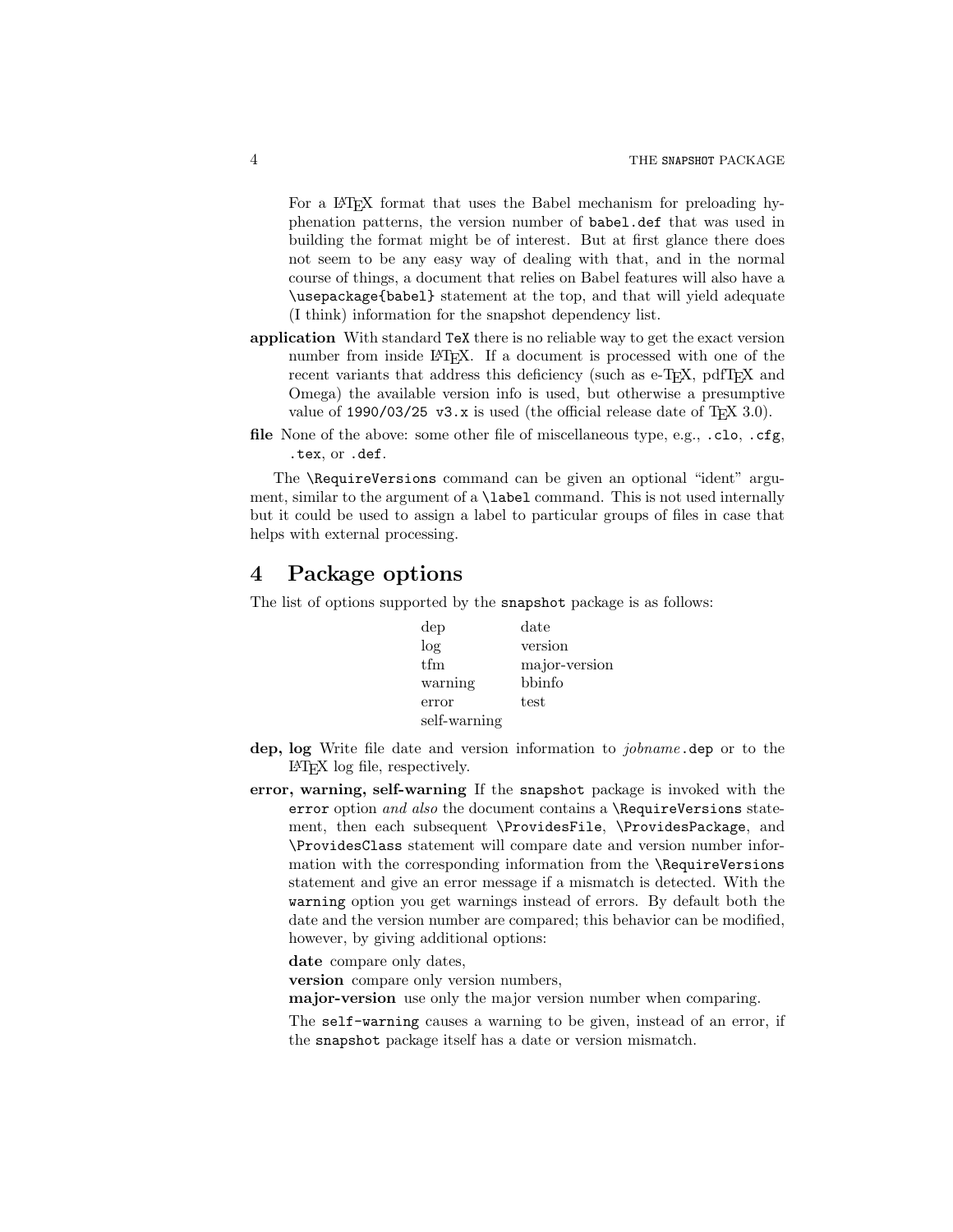### 5. IMPLEMENTATION 5

Note: A file that doesn't have any sort of \ProvidesFile or \ProvidesPackage statement in it will show up in the dependency list, with a dummy date and version number of 0000/00/00 v0.0, but testing for a version mismatch with such a file is then infeasible.

- bbinfo For files of type "graphic", include bounding-box info as the "version number". A normal date and version number are seldom available for such files, and LAT<sub>EX</sub> does not attempt to read them, which means that the snapshot package could not obtain the information except by drastically modifying the low-level LATEX operations that read graphics file information—which seems overly risky.
- **tfm** Not implemented yet! Include information about which  $T_{\text{F}}X$  font metric files are called by LAT<sub>EX</sub>. This list is usually somewhat different from the list of fonts that are actually used in the output file (.dvi or .pdf), primarily because the setup for math formulas will normally preload font metric information for all the fonts from which LAT<sub>E</sub>X's basic math symbols are drawn (the symbols documented in the L<sup>AT</sup>EX book), even if the document does not use symbols from all of those fonts.
- test This option is for a special purpose. It drastically changes the action of the \RequireVersions command so that it does not merely record the information for later reference, but does a "trial load attempt" for each file in the list, and then stops the LATEX job as soon as the list is finished, without continuing any further.

By "trial load attempt" I mean that the \RequireVersions command will actually input each file, but with various bits redefined so that \ProvidesPackage and variants will execute \endinput—in other words, only the first few lines of each file will be read.

What this means, practically speaking, is that if you run such a test on a document, it gives a relatively quick check on two useful pieces of information without having to retypeset the entire document (which for some documents might be very tedious)

- 1. The actual location on your system from which the file will be loaded.
- 2. The date and version info from \Provides... line, if present.

Similar results could be obtained by a combination of kpsewhich and grep, but because the snapshot test option works through LAT<sub>E</sub>X, it is a system-independent method.

Caveat: If a file does not contain any \ProvidesSomething line, it will be read in its entirety, which might lead to errors. Or if there is any weird stuff preceding the \ProvidesWhatever line. But for well-behaved files the option seemed useful enough to be worth implementing.

# <span id="page-4-0"></span>5 Implementation

Standard declaration of package name and date.

1 \NeedsTeXFormat{LaTeX2e}[1994/12/01]

<sup>2</sup> \ProvidesPackage{snapshot}[2020/06/17 v2.14]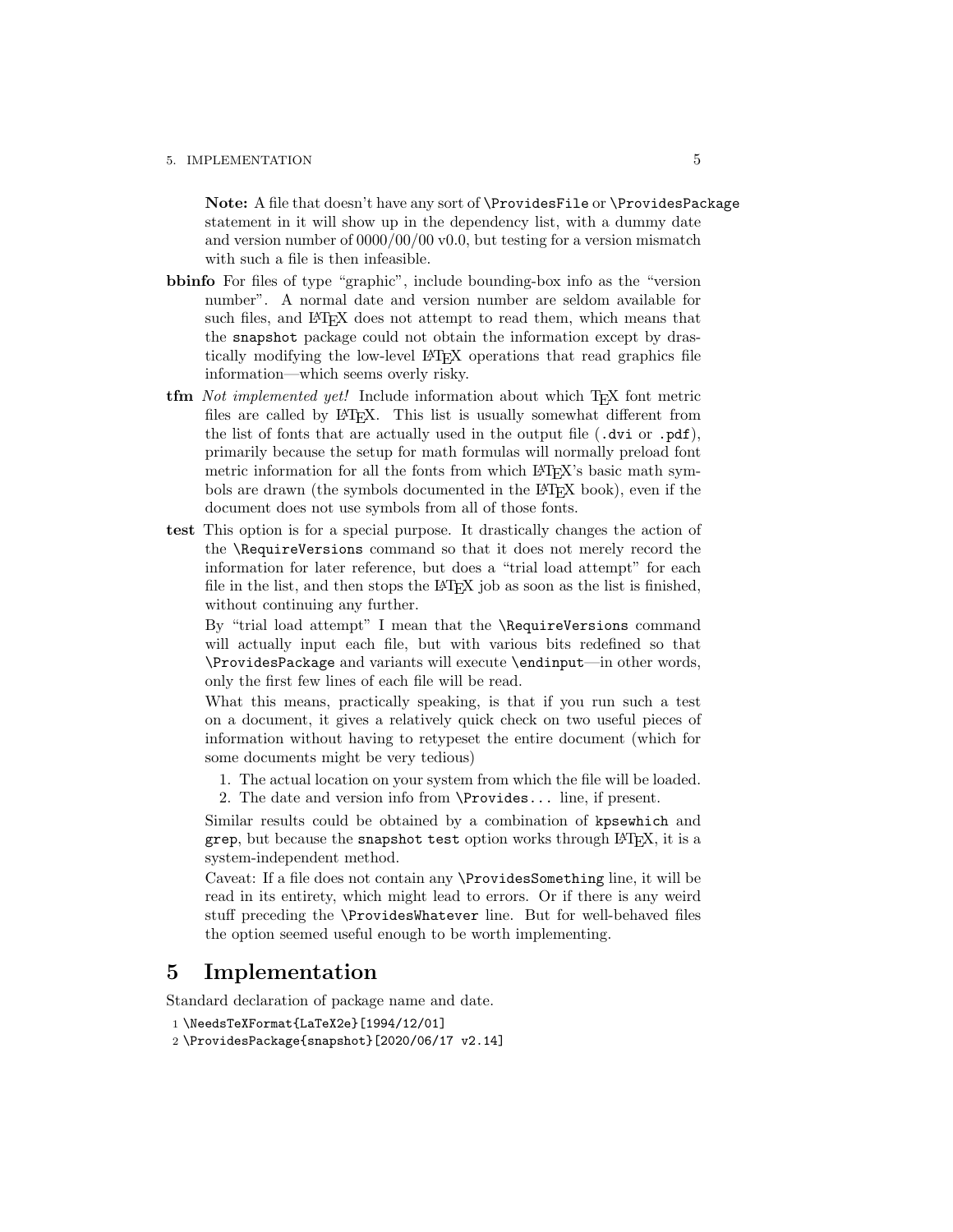Calling the snapshot package in a document causes LAT<sub>EX</sub> to list the file names and versions in the T<sub>EX</sub> log or in a .dep file, so that the information may be easily copied into the document file. The list so generated is nothing more than a slight adaptation of the output from LAT<sub>EX</sub>'s **\listfiles** command; it puts essentially the same information into a slightly more structured form so that it will be easier to use.

For the standard mechanisms that are already built into LAT<sub>EX</sub> (e.g., the handling of the second optional argument of  $\text{LaadClass}$ , the de facto "version number" is the *date* given in the optional argument of a  $\Per{ProvidesClass}$  or similar command. Even though most \ProvidesWhatever commands also give something that follows the usual form of version numbers—a string of the form  $v2.3$ —this is only a convention, not used internally by  $\angle$ ATEX, and the identification string of a random loaded file is not guaranteed to include it. The snapshot package copies both pieces of information if available; if the second piece is not present, a dummy number 0.0 is supplied. Similarly, files that don't include any \ProvidesWhatever statement will get a dummy date of 0000/00/00;

T<sub>E</sub>X system administrators who want to ensure maximal accuracy of the snapshot information should therefore make it a practice to use \ProvidesFile in .cfg files and other local files that might have an impact on the output fidelity of their documents.

- \@xp A couple of shorthand forms.
- \@nx 3 \let\@xp=\expandafter \let\@nx=\noexpand

```
\str@cmp
      \str@equal
                  A function to compare two strings and return FT or TT (for use with \if).
                   4 \def\str@cmp#1#2\str@cmp#3{%
                   5 \if #1#3\else F\@car\fi \str@cmp#2\str@cmp
                   6 }
                   7 \def\string@equal#1#2{%
                   8 \str@cmp#1\relax\str@cmp#2{\relax\@gobbletwo}\@nil TT%
                   9 }
\RequireVersions Optional argument of \RequireVersions allows assigning a name to a partic-
                  ular collection of files. This might be useful for setting a T<sub>E</sub>X inputs path.
                  10 \newcommand{\RequireVersions}[2][]{}%
                  11
                  12 \renewcommand{\RequireVersions}[1][]{%
                  13 \def\snap@check{\snap@compare@versions}%
                  14 \toks@{#1}%
                  15 \afterassignment\snap@storem
                  16 \let\@let@token=
                  17 }
                  18
                  19 \@onlypreamble\RequireVersions
```
\snap@storem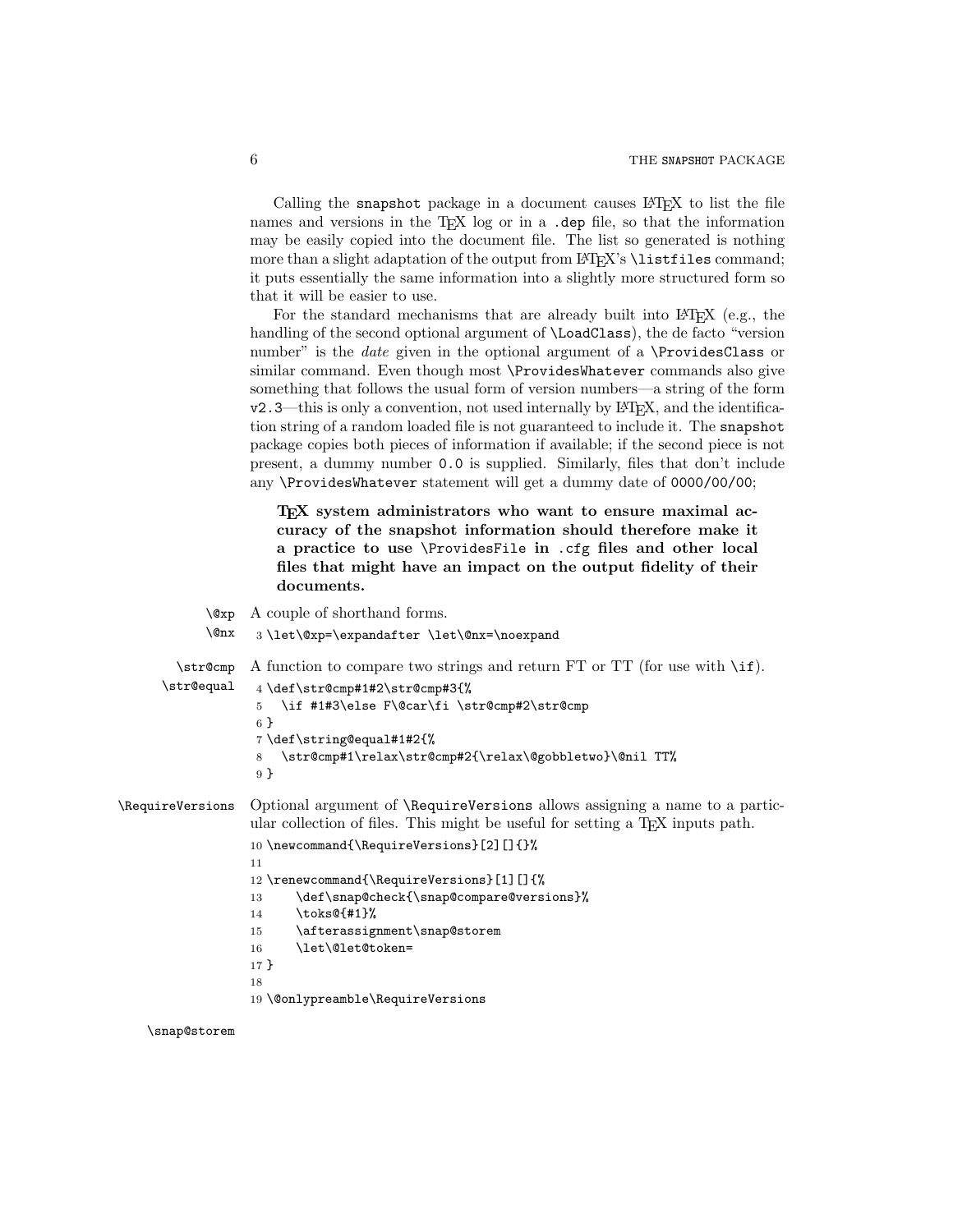\def\snap@storem{%

- \ifx\@let@token\bgroup \else
- \PackageError{snapshot}{Expected a '\@charlb' character here}\@ehc
- 23 \@xp\@gobblefour
- 24  $\overrightarrow{f}$
- \futurelet\@let@token\snap@branch
- }

#### \snap@check

\let\snap@check\@gobble

#### \snap@finish

\def\snap@finish{\toks@\bgroup}

#### \snap@branch

\def\snap@branch{%

| 30              | \ifx\@let@token\egroup                                           |
|-----------------|------------------------------------------------------------------|
| 31              | \@xp\snap@finish                                                 |
| 32              | \else\ifx\@let@token *%                                          |
| 33              | \let\reserved@c\snap@store@version                               |
| 34              | \else\ifx\@let@token\@sptoken                                    |
| 35              | \lowercase{\def\reserved@c} {\futurelet\@let@token\snap@branch}% |
| 36              | \else                                                            |
| 37              | \let\reserved@c\snap@store@error                                 |
| 38              | \fi\fi\fi                                                        |
| 39              | \reserved@c                                                      |
| 40 <sup>1</sup> |                                                                  |
|                 |                                                                  |

#### \snap@store@error

 \def\snap@store@error#1{% \PackageError{snapshot}{Expected '\*' here, not '#1'}\@ehc } \@onlypreamble\snap@store@error

#### \snap@store@version

 \def\snap@store@version #1#2#3#4{% \@xp\snap@store@b\csname snapx@#2\endcsname{#2}{#3}{#4}% } \@onlypreamble\snap@store@version

### <span id="page-6-0"></span>5.1 Determining the engine

\snapshotApplication Check for the engines that are active in TEXLive 2020. Note that in in modern versions of TEXLive, there is no distinction between etex, pdfetex, and pdftex. I believe this code will distinguish between distinct legacy binaries, but I have not tested this thoroughly. Similar remarks apply to the pTFX family.

\let\snapshotApplication\@empty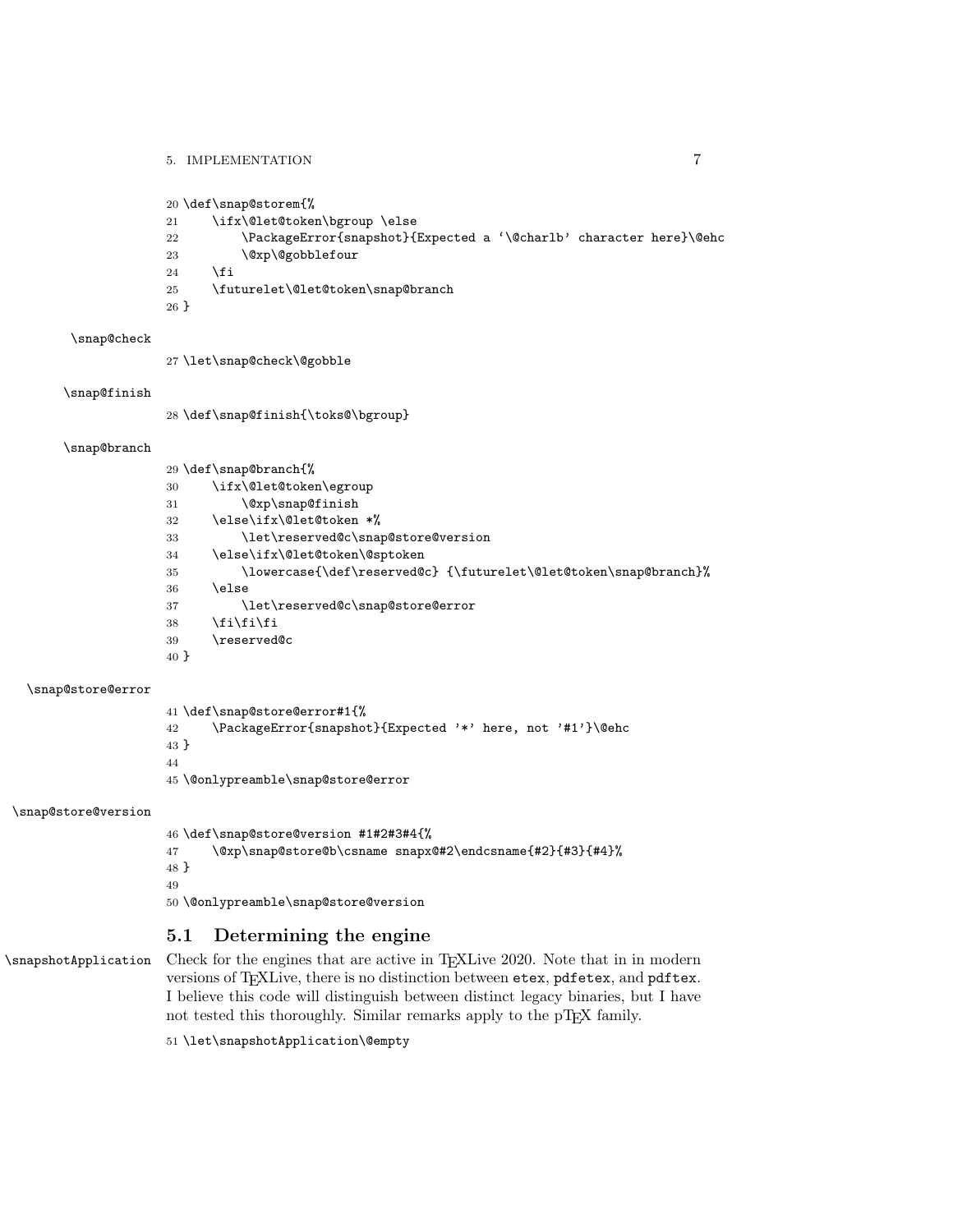| 52 |                                       |
|----|---------------------------------------|
|    | 53\ifx\OmegaVersion\@@undefined \else |
| 54 | \edef\snapshotApplication{%           |
| 55 | \ifx\AlephVersion\@@undefined         |
| 56 | {Omega}\space\space\space             |
| 57 | {0000/00/00 v\OmegaVersion}%          |
| 58 | \else                                 |
| 59 | {Aleph}\space\space\space             |

\AlephVersion appears to be incorrectly set to 0.0, so include the Omega version as well.

```
60 {0000/00/00 v\OmegaVersion-\AlephVersion}%
61 \over \{fi}62 }%
63 \fi
64
65 \ifx\ptexversion\@@undefined\else
66 \edef\snapshotApplication{%
67 {pTeX}\space\space\space\space\space
68 {0000/00/00 v\number\ptexversion
69 \if \ifx\ptexminorversion\undefined \u \else.\number\ptexminorversion\fi
70 \ifx\ptexrevision\undefined \u \else\ptexrevision\fi}%
71 }%
72 \ifx\uptexversion\@@undefined
73 \iint x\eepsilonTeXversion\@@undefined\else
74 \edef\snapshotApplication{%
75 {epTeX}\space\space\space
76 {0000/00/00 v\number\epTeXversion}%
77 }%
78 \setminusfi
79 \else
80 \ifx\epTeXversion\@@undefined
81 \edef\snapshotApplication{%
82 {upTeX}\space\space\space
83 {0000/00/00 v\number\uptexversion
84 \ifx\uptexrevision\undefined \u \else\uptexrevision\fi}%
85 }%
86 \else
```
There is no separate \euptexversion, so use a combination of the underlying upTEX and epTEX versions.

```
87 \edef\snapshotApplication{%
88 			 {eupTeX}\space\space
89 {0000/00/00 v\number\uptexversion
90 \ifx\uptexrevision\undefined \u \else\uptexrevision\fi
91 -- \number\epTeXversion}%
92 }%
93 \qquad \qquad \fi
94 \fi
95 \fi
```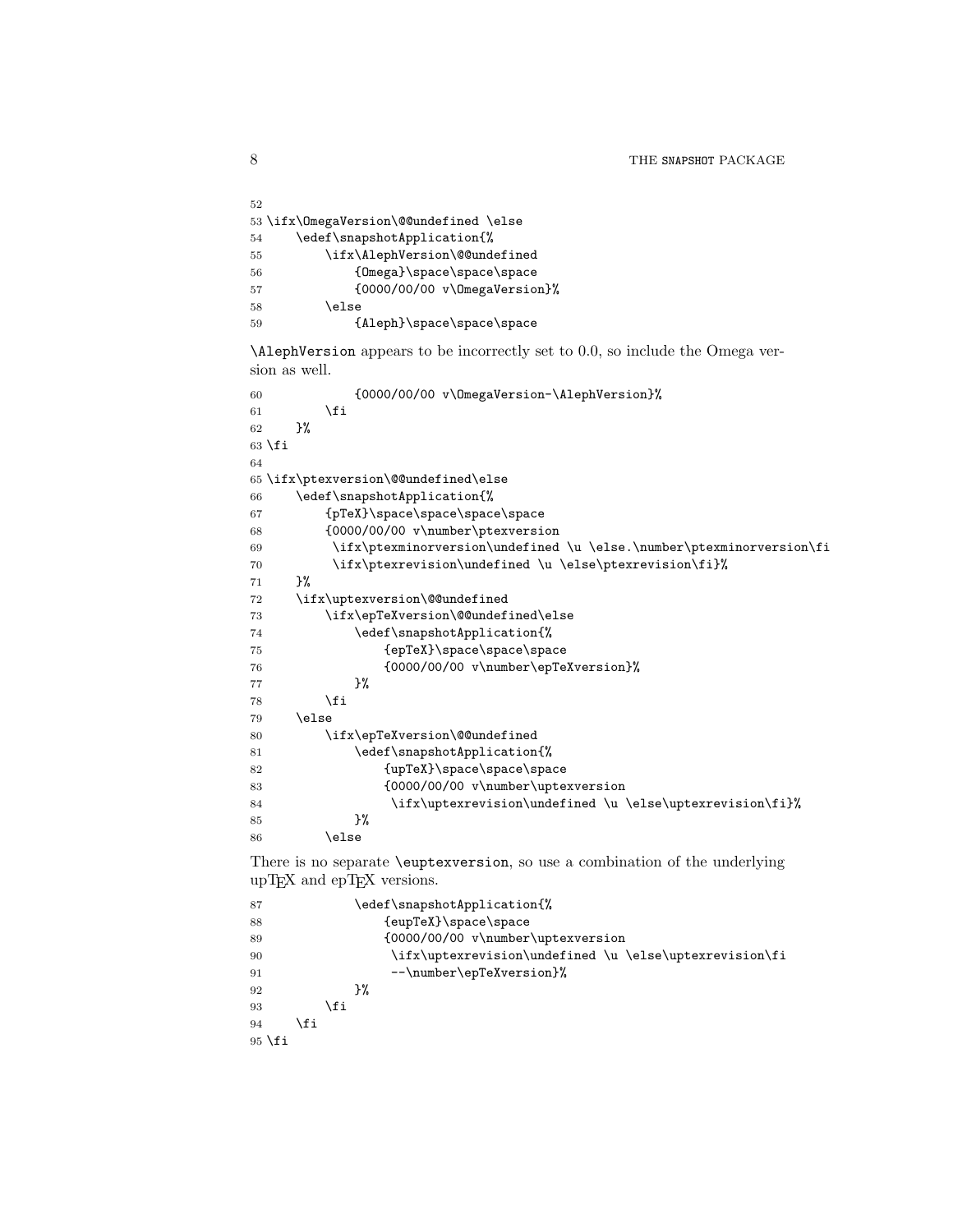```
96
97 \ifx\snapshotApplication\@empty
98 \ifx\XeTeXversion\@@undefined\else
99 \edef\snapshotApplication{%
100 {XeTeX}\space\space\space
101 {0000/00/00 v\number\XeTeXversion
102 \ifx\XeTeXrevision\undefined\else\XeTeXrevision\fi}%
103 }%
104 \fi
105 \fi
106
107 \ifx\snapshotApplication\@empty
108 \ifx\luatexversion\@@undefined\else
109 \begingroup
110 \@tempcnta\luatexversion
111 \divide\@tempcnta by 100
112 \edef\@tempa{\the\@tempcnta}%
113 \multiply\@tempcnta by 100
114 \@tempcntb\luatexversion
115 \advance\@tempcntb by -\@tempcnta
116 \edef\@tempa{\@tempa.\the\@tempcntb.\luatexrevision}%
117 \xdef\snapshotApplication{%
118 {luaTeX}\space\space
119 {0000/00/00 \text{ v\text{etempa}}\%120 } }121 \endgroup
122 \fi
123 \fi
124
125 \ifx\snapshotApplication\@empty
126 \ifx\pdftexversion\@@undefined \else
127 \begingroup
128 \ifx\eTeXversion\@@undefined
129 \@tempswafalse
130 \else
131 \@tempswatrue
132 \qquad \qquad \text{if }133 \@tempcnta\pdftexversion
134 \divide\@tempcnta by 100
135 \edef\@tempa{\the\@tempcnta}%
136 \multiply\@tempcnta by 100
137 \@tempcntb\pdftexversion
138 \advance\@tempcntb by -\@tempcnta
eT<sub>E</sub>X was folded into pdfT<sub>E</sub>X as of version 1.40.
```

| 139 | \ifnum\@tempcntb > 39                                 |
|-----|-------------------------------------------------------|
| 140 | <b>\@tempswafalse</b>                                 |
| 141 | ∖fi                                                   |
| 142 | \edef\@tempa{\@tempa.\the\@tempcntb.\pdftexrevision}% |
| 143 | \xdef\snapshotApplication{%                           |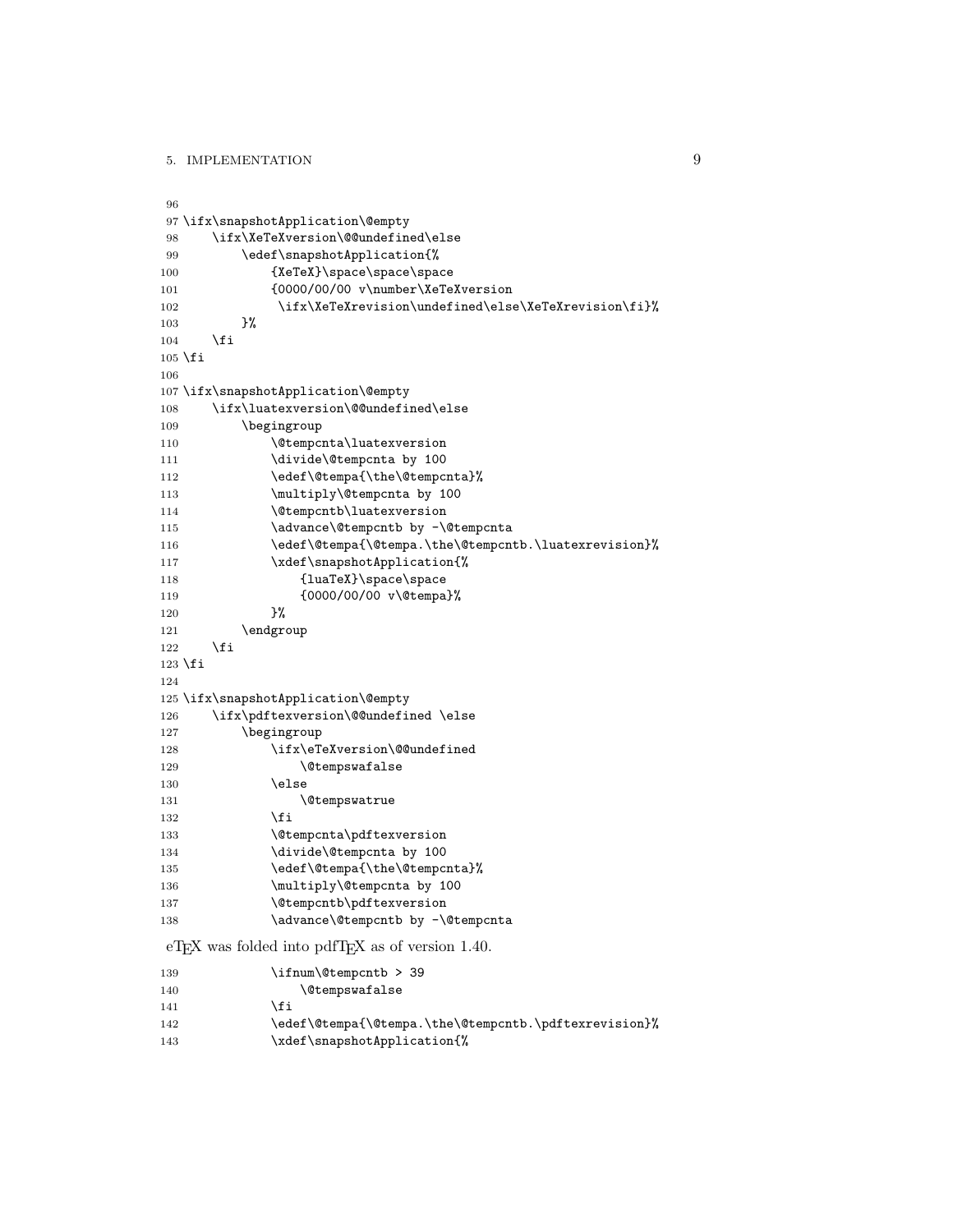```
144 \if@tempswa
145 {pdfeTeX}\space
146 \else
147 {pdfTeX}\space\space
148 \overline{)} \fi
149 {0000/00/00 \text{ v\text{etempa}}\%150 }%
151 \endgroup
152 \fi
153 \fi
154
155 \ifx\snapshotApplication\@empty
156 \ifx\eTeXversion\@@undefined \else
157 \edef\snapshotApplication{%
158 {eTeX}\space\space\space\space
159 {0000/00/00 v\number\eTeXversion
160 \ifx\eTeXrevision\undefined
161 \ifx\eTeXminorversion\undefined\else.\number\eTeXminorversion\fi
162 \text{le}163 \eTeXrevision
164 \overline{\phantom{a}} \fi
165 }%
166 }%
167 \fi
168 \fi
```
If none of the above information is available, the exact version number of TEX is not accessible from inside LATEX. We then fall back to using a nominal date of 1990/03/25, which is when version 3.0 of tex.web was released by Knuth.

```
169 \ifx\snapshotApplication\@empty
170 \edef\snapshotApplication{%
171 {TeX}\space\space\space\space\space\space\space\space\space\space\space\space
172 {1990/03/25 v3.x}%
173 }%
174 \fi
175 \def\@fmtextension{fmt}
176 \def\@tfmextension{tfm}
177 \edef\snapx@package{.\@pkgextension}
178 \edef\snapx@class{.\@clsextension}
179 \edef\snapx@format{.\@fmtextension}
180 \edef\snapx@tfm{.\@tfmextension}
181 \long\def\snapx@ignore{}
182 \let\snapx@application=\snapx@ignore
183 \let\snapx@file=\@empty
184 \let\snapx@end\@@end
185 \expandafter\let\csname snapx@-------\endcsname\snapx@end
```
<sup>\</sup>snap@store@b For a package named foo.sty, this function defines \rqv@foo.sty to hold the date and version information.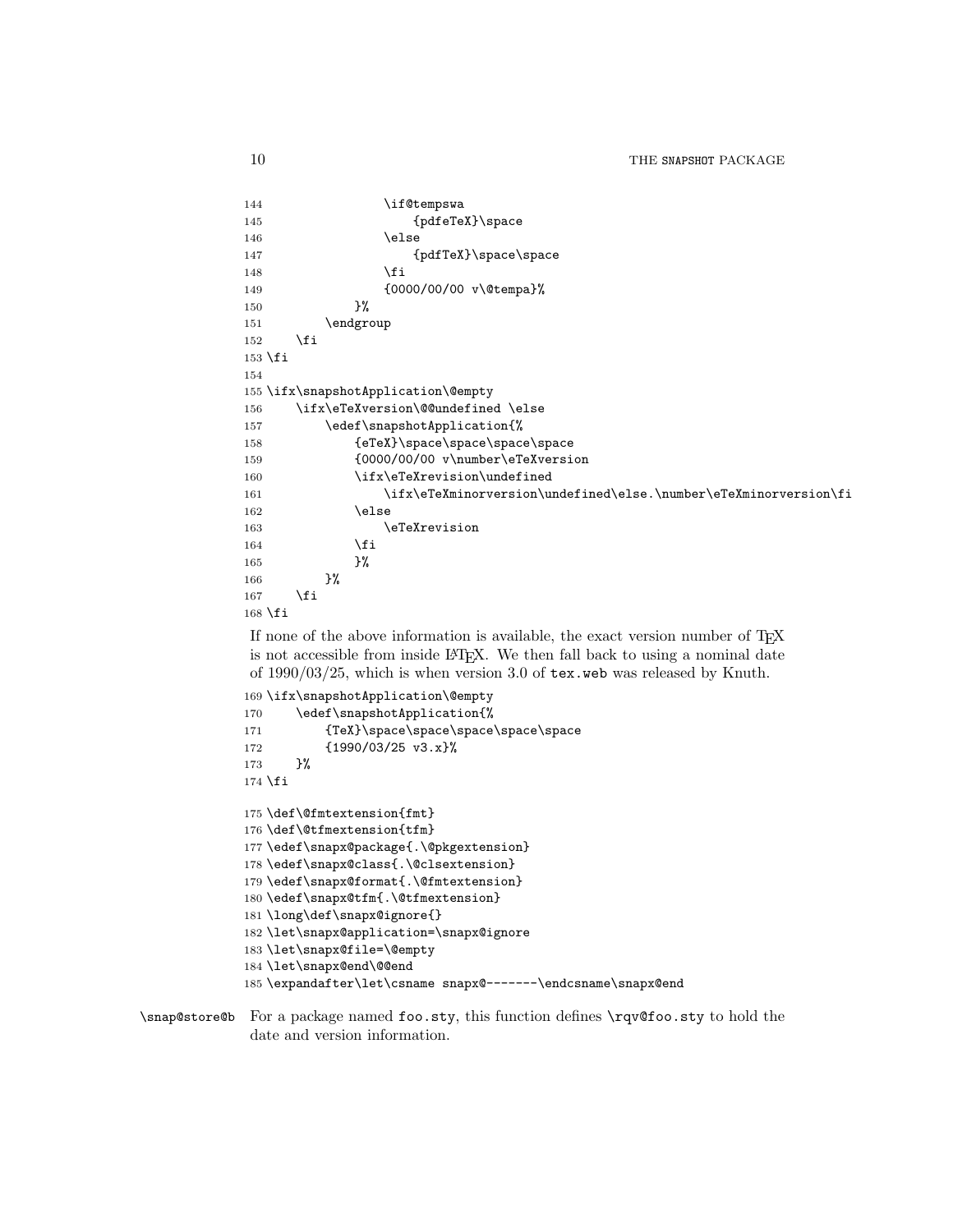```
186 \def\snap@store@b#1#2#3#4{%
```

| 187 | \ifx#1\snapx@end                                                   |
|-----|--------------------------------------------------------------------|
| 188 | \@xp\snap@finish                                                   |
| 189 | \else                                                              |
| 190 | \ifx#1\relax \let#1\@empty\fi                                      |
| 191 | \def\@tempa##1 ##2 ##3\@nil{##1 ##2}%                              |
| 192 | \ifx#1\snapx@application                                           |
| 193 | \@xp\xdef\csname rqv@#3#1\endcsname{\@tempa#4 v?.? ? \relax\@nil}% |
| 194 | \else                                                              |
| 195 | \xdef\rqv@list{\rqv@list{#3#1}}%                                   |
| 196 | \@xp\xdef\csname rqv@#3#1\endcsname{\@tempa#4 v?.? ? \relax\@nil}% |
| 197 | \snap@intest{#3}{#1}%                                              |
| 198 | \ifx#1\snapx@format \snap@check{#3.fmt}\else                       |

Test if current file is snapshot.sty. Need to pre-expand the extension part to ensure the test is correct.

```
199 \edef\@tempa{\@nx\string@equal{snapshot.sty}{#3#1}}%
200 \if\@tempa \snap@selfcheck \fi
201 \qquad \qquad \fi
202 \qquad \qquad \text{if i}203 \setminusfi
204 \futurelet\@let@token\snap@branch
205 }
206
207 \@onlypreamble\snap@store@b
```
\snap@write Default setup is geared to write the dependency list to a .dep file. The option log means write it to the T<sub>E</sub>X log instead.

```
208 \def\snap@write{\immediate\write\snap@out}
209 \let\snap@out\sixt@@n % fallback, probably never used
```
# <span id="page-10-0"></span>5.2 Package options

```
210 \DeclareOption{dep}{%
211 \def\snap@write{\immediate\write\snap@out}%
212 }
213 \DeclareOption{log}{%
214 \let\snap@write\typeout
215 }
```
The purpose of the 'test' option is to support a separate testing procedure for resolving file names and pre-checking version numbers. See §[8](#page-20-2) for more information.

```
216 \let\snap@intest=\@gobbletwo
```

```
217 \DeclareOption{test}{\def\snap@intest{True}}
```
For each font used by a document, we would like to list the .tfm file name and checksum. If TFX provided a \fontchecksum primitive similar to \fontname that could be used to get the checksum of any font, it would just about be feasible to do this entirely from within LAT<sub>EX</sub>. As a partial solution we could at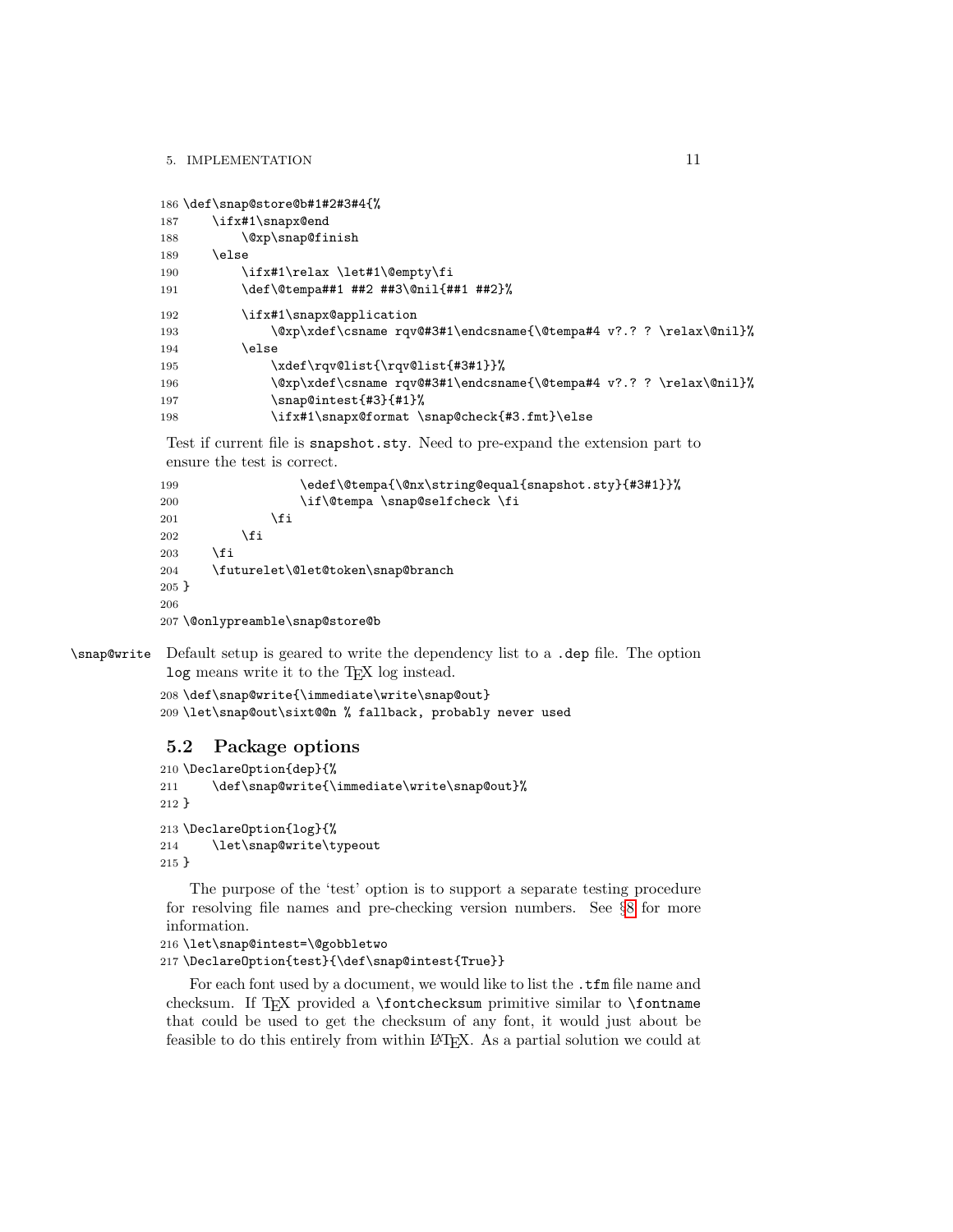least generate the list of font file names, to make it easier for an external utility to add the checksums.

In practice, extracting font names and checksums from the .dvi file will probably work well enough, leaving no work to be done by the snapshot package in this area. But theoretically speaking the output of a document could be affected by font metric files that are loaded during LATEX processing but that do not show up in the .dvi file.

```
218 \DeclareOption{tfm}{%
```

```
219 \typeout{Option 'tfm' not implemented yet [1999/09/23]}%
220 }
```
Warnings and errors

```
\snap@mismatch@warning
```
 $\verb|\span@mismatch |_221 \def\span@mismatch@warning#1#2#3{\PackacakeWarningNoLine{#1}{#2}}$ 222 \def\snap@mismatch{\snap@mismatch@warning} 223 \DeclareOption{error}{% 224 \def\snap@mismatch{\PackageError}%

225 \def\snap@selfcheck{\snap@selfcheck@a}%

- 226 \ifx\snap@select\@empty \let\snap@select\snap@select@all \fi
- 227 }

```
228 \DeclareOption{warning}{%
```

```
229 \def\snap@mismatch{\snap@mismatch@warning}%
```
230 \def\snap@selfcheck{\snap@selfcheck@a}%

```
231 \ifx\snap@select\@empty \let\snap@select\snap@select@all \fi
```
232 }

\snap@select@all Because the exact form of the version number is not mandated by LATEX, just \snap@select take the first two "words" delimited by spaces. And take a little extra care to properly handle multiple spaces between the words.

```
233 \def\snap@select@all#1#2 #3#4 #5\@nil{#1#2 #3#4}
234 \let\snap@select\@empty
```
\snap@seldate If the naming conventions seem a little peculiar here, it's because I had to add \snap@selversion some pieces later that I didn't think of initially, and I wanted to minimize the \snap@selmajor chances of compatibility problems for client packages [mjd,2002-11-04].

```
235 \def\snap@seldate#1#2 #3\@nil{#1#2}%
236 \def\snap@selversion#1#2 #3{\snap@select@version #3}%
237 \def\snap@selmajor#1#2 #3{\snap@select@major #3}%
```
238 \DeclareOption{date}{\let\snap@select=\snap@seldate}

\snap@select@version

```
239 \def\snap@select@version#1{%
240 \ifodd 0#11 \@xp\snap@sva\@xp#1\else\@xp\snap@select@version\fi
241 }
242 \def\snap@sva#1.#2 #3\@nil{#1.#2}
```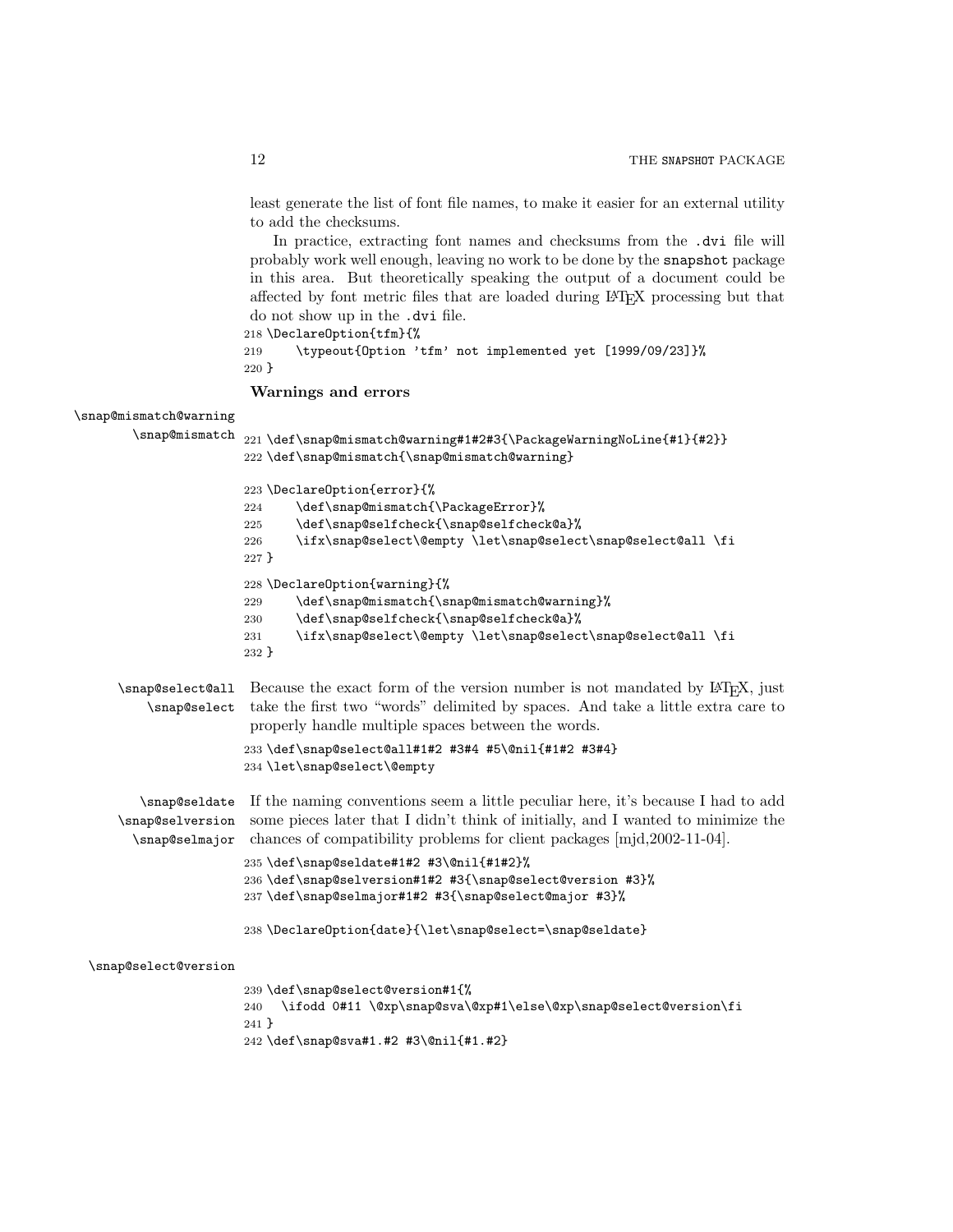#### 5. IMPLEMENTATION 13

#### \snap@select@major

```
243 \def\snap@select@major#1{%
244 \ifodd 0#11 \@xp\snap@svm\@xp#1\else\@xp\snap@select@major\fi
245 }
246 \def\snap@svm#1.#2\@nil{#1}
247 \DeclareOption{version}{\let\snap@select\snap@selversion}
248 \DeclareOption{major-version}{\let\snap@select\snap@selmajor}
249 \def\snap@bbinfo{01}
250 \DeclareOption{bbinfo}{\def\snap@bbinfo{00}}
```
\snap@splitter Give this an inert definition, for the time being, until we are ready to do the split.

```
251 \let\snap@splitter=?
252 \AtBeginDocument{%
253 \xdef\@filelist{\@filelist\snap@splitter}%
254 }
```
#### \snap@selfcheck

```
255 \let\snap@selfcheck\@empty
256 \let\snap@selfcheck@a\@empty
```
The self-warning option would normally be used in conjunction with the error option.

```
257 \DeclareOption{self-warning}{%
258 \def\snap@selfcheck{%
259 \begingroup
260 \def\snap@mismatch{\snap@mismatch@warning}%
261 \snap@selfcheck@a
262 \endgroup
263 }
264 }
265 \ExecuteOptions{warning}
```

```
266 \ProcessOptions\relax
```
### ap@restore@extensions We need the following patch to make up for the fact that \@pkgextension and \@clsextension are marked in the LATEX kernel as "only preamble".

```
267 \edef\snap@restore@extensions{%
268 \def\@nx\@pkgextension{\@pkgextension}%
269 \def\@nx\@clsextension{\@clsextension}%
270 }
```
\snap@pad Pad filename strings out to 8+3 length so that the list will look pretty.

```
271 \def\snap@pad#1#2#3#4#5#6#7#8#9{\snap@pad@a{#1#2#3#4#5#6#7#8#9}}
272 \def\snap@pad@a#1#2#3#4#5\@nil{\snap@pad@b#1#2#3#4\space\@nil}
```

```
273 \def\snap@pad@b#1\space#2\@nil#3{\def#3{#2}}
```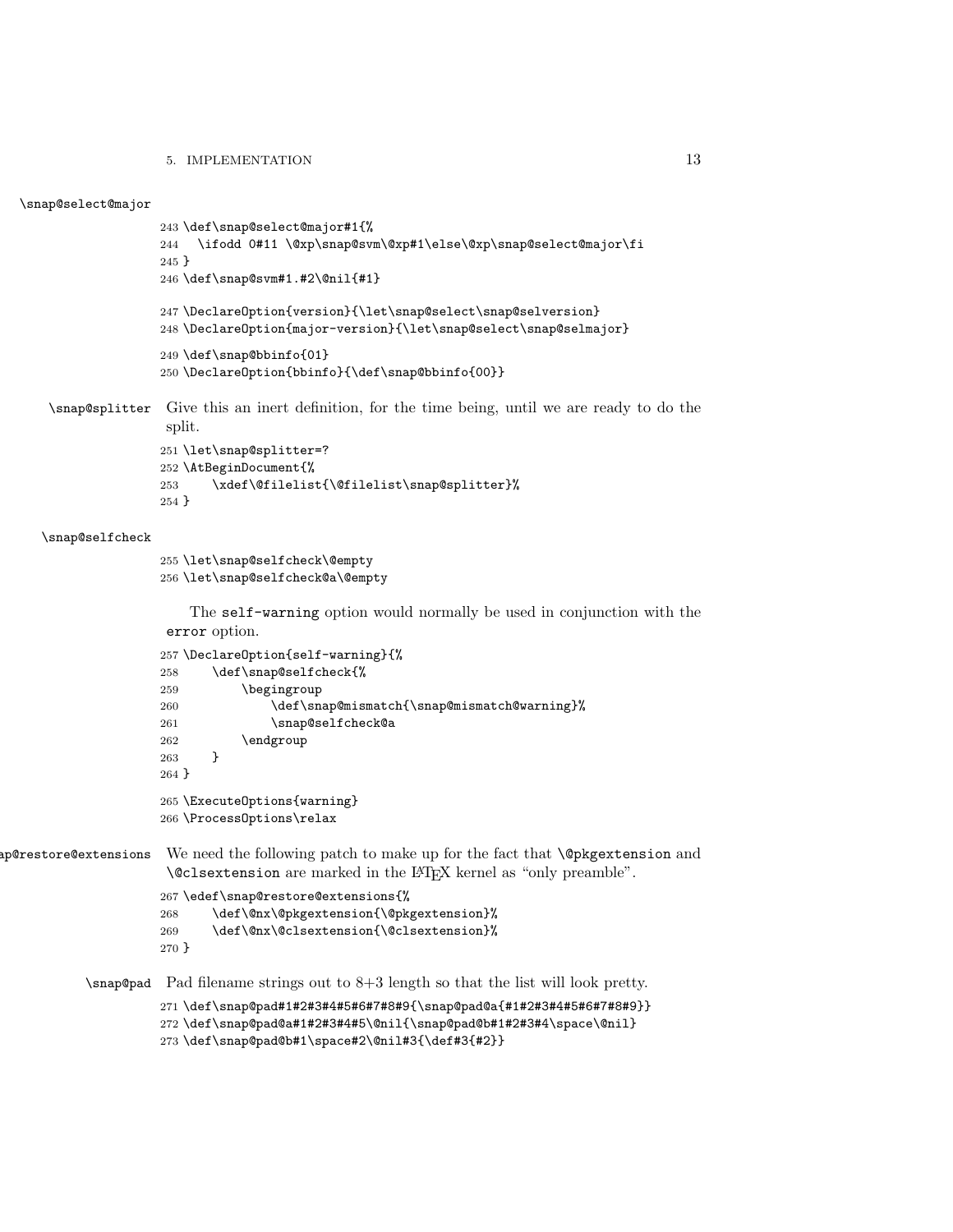\snap@trim@version First stage: discard leading spaces before the first and second nonspace strings in the argument. Take the first nonspace string as the date. Since we only do equal/not-equal testing on dates, it does not seem essential to test if it is really a valid date string or not (yyyy/mm/dd).

\def\snap@trim@version#1#2 #3{#1#2 \snap@trim@b #3}

Second stage: Scan for a version number. In order to handle some idiosyncratic cases, such as url.sty version 1.4, we can't simply take the second nonspace string as the version number but need to look for a leading digit.

\def\snap@trim@b#1{\ifodd 0#11 v#1\@xp\snap@trim@c\fi \snap@trim@b}

Arg 1 here is \snap@trim@b, which we just need to discard.

```
276 \def\snap@trim@c#1#2 #3\@nil{#2}
```
### \let\rqv@list=\@empty

If \fmtname.fmt is not already in the file list, add it.

```
278 \edef\@tempc#1\fmtname{#1\fmtname}\@tempc
279 \def\@tempa#1,\fmtname.fmt,#2#3\@nil{#2}
280 \edef\@tempb{\@nx\@tempa,\@filelist,\fmtname.fmt,}
281
282 \if ?\@tempb?\@nil
283 \edef\@filelist{\fmtname.fmt,\@filelist}%
284 \def\@tempc{LaTeX2e}%
285 \@xp\edef\csname ver@\fmtname.fmt\endcsname{%
286 \fmtversion\space
287 v\ifx\@tempc\fmtname 2.e\else ?.?\fi
288 }%
289 \fi
```
Ensure that files get recorded.

\listfiles

#### \snap@doit

|     | 291 \def\snap@doit#1{%                 |
|-----|----------------------------------------|
| 292 | \begingroup                            |
| 293 | \ifx\delimiter#1\delimiter \else       |
| 294 | \filename@parse{#1}%                   |
| 295 | \let\@tempd\@empty                     |
| 296 | \ifx\filename@ext\relax                |
| 297 | \def\@tempa{file}\def\@tempb{~~~}%     |
| 298 | \else\ifx\filename@ext\@pkgextension   |
| 299 | \def\@tempa{package}\let\@tempb\@empty |
| 300 | \else\ifx\filename@ext\@clsextension   |
| 301 | \def\@tempa{class}\def\@tempb{~~}%     |
| 302 | \else\ifx\filename@ext\@fmtextension   |
| 303 | \def\@tempa{format}\def\@tempb{~}%     |
| 304 | \else\ifx\filename@ext\@tfmextension   |
| 305 | \def\@tempa{tfm}\def\@tempb{~~~~}%     |
| 306 | \else                                  |
| 307 | \def\@tempa{file}%                     |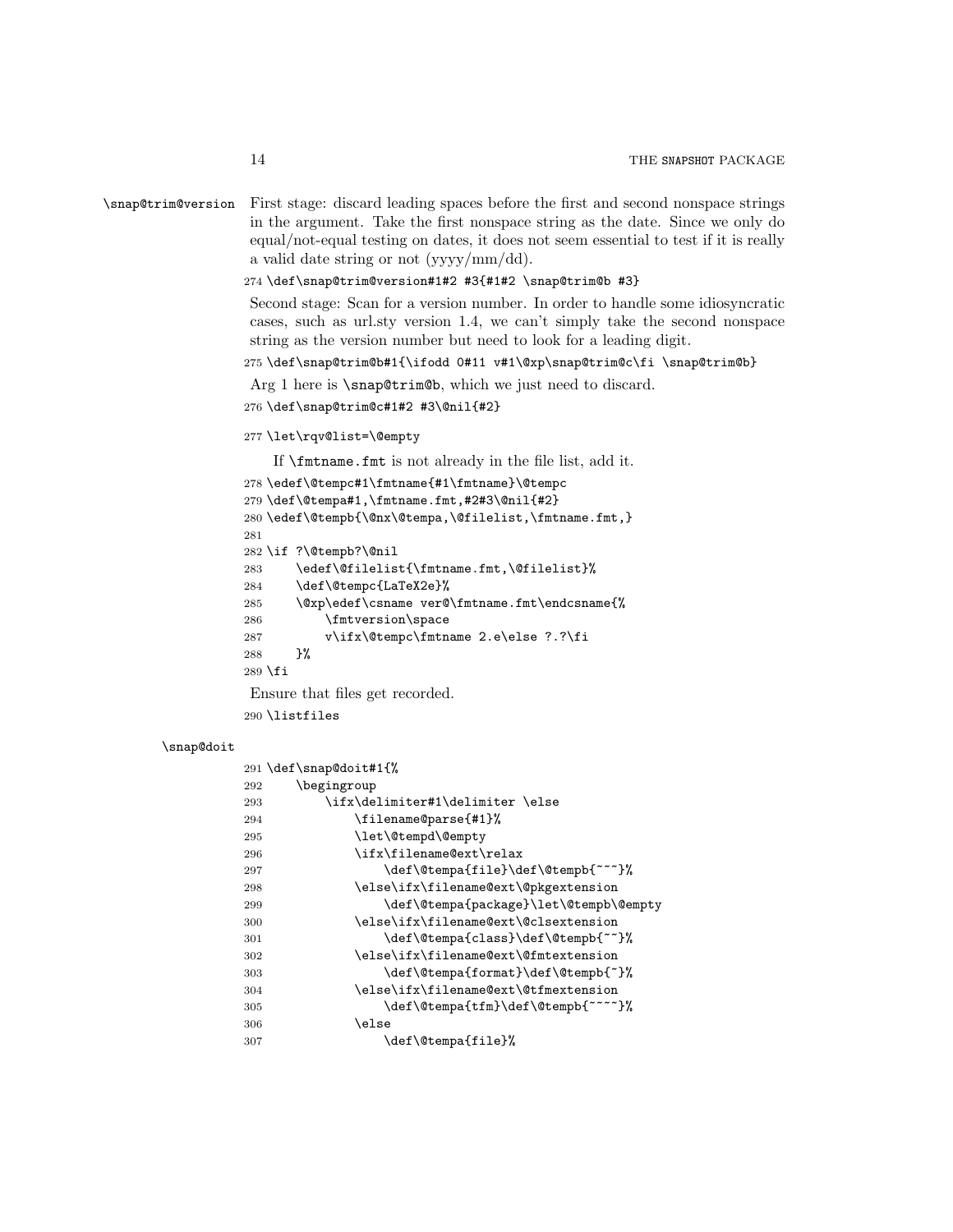| \edef\@tempd{.\filename@ext}%                                         |
|-----------------------------------------------------------------------|
| \def\@tempb{~~~}%                                                     |
| \fi\fi\fi\fi\fi                                                       |
| \@xp\let\@xp\@tempe                                                   |
| \csname ver@\filename@base %                                          |
| \ifx\filename@ext\relax\else.\filename@ext\fi\endcsname               |
| \ifx\@tempe\@empty \let\@tempe\relax \fi                              |
| \edef\@tempe{%                                                        |
| $\ifx\@tempe\relax 0000/00/00 v0.0%$                                  |
| \else                                                                 |
| \@xp\@xp\@xp\snap@trim@version\@xp\@tempe\space v0.0 v0.0 \@nil       |
| \fi                                                                   |
| }‰                                                                    |
| \edef\@tempc{\filename@area\filename@base\@tempd}% full file name     |
| \@xp\snap@pad\@tempc\space~~~~~~~~~~~~~~~~\@nil\@tempd                |
| \let <sup>~</sup> \space                                              |
| \snap@write{\space\space *{\@tempa}\@tempb{\@tempc}\@tempd{\@tempe}}% |
| \fi                                                                   |
| \aftergroup\snap@doit                                                 |
| \endgroup                                                             |
|                                                                       |
|                                                                       |

### \snap@bracify

```
329 \def\snap@bracify#1#2,{%
330 \ifx\@empty#1\expandafter\@gobble\else {#1#2}\fi \snap@bracify
331 }
```
### \snap@splitter@a

|         | 332 \def\snap@splitter@a{%                                |
|---------|-----------------------------------------------------------|
| 333     | \iffalse{{\fi }}% close current file name, end definition |
| 334     | \xdef\specific@files{%                                    |
| 335     | \iffalse}\fi                                              |
| 336     | \specific@files                                           |
| 337     | \expandafter\@gobble\string % discard one closing brace   |
| $338$ } |                                                           |

### \snap@fdcheck

```
339 \def\snap@fdcheck#1{%
340 \ifx\delimiter#1%
341 \@xp\@gobble
342 \else<br>343 \s
           \snap@fda#1\@empty.fd\@empty ?\@nil
344 \overrightarrow{f}345 \snap@fdcheck
346 }
347
348 \def\snap@fda#1.fd\@empty#2#3\@nil{%
349 \if ?#2%
350 \xdef\specific@files{\specific@files {#1}}%
```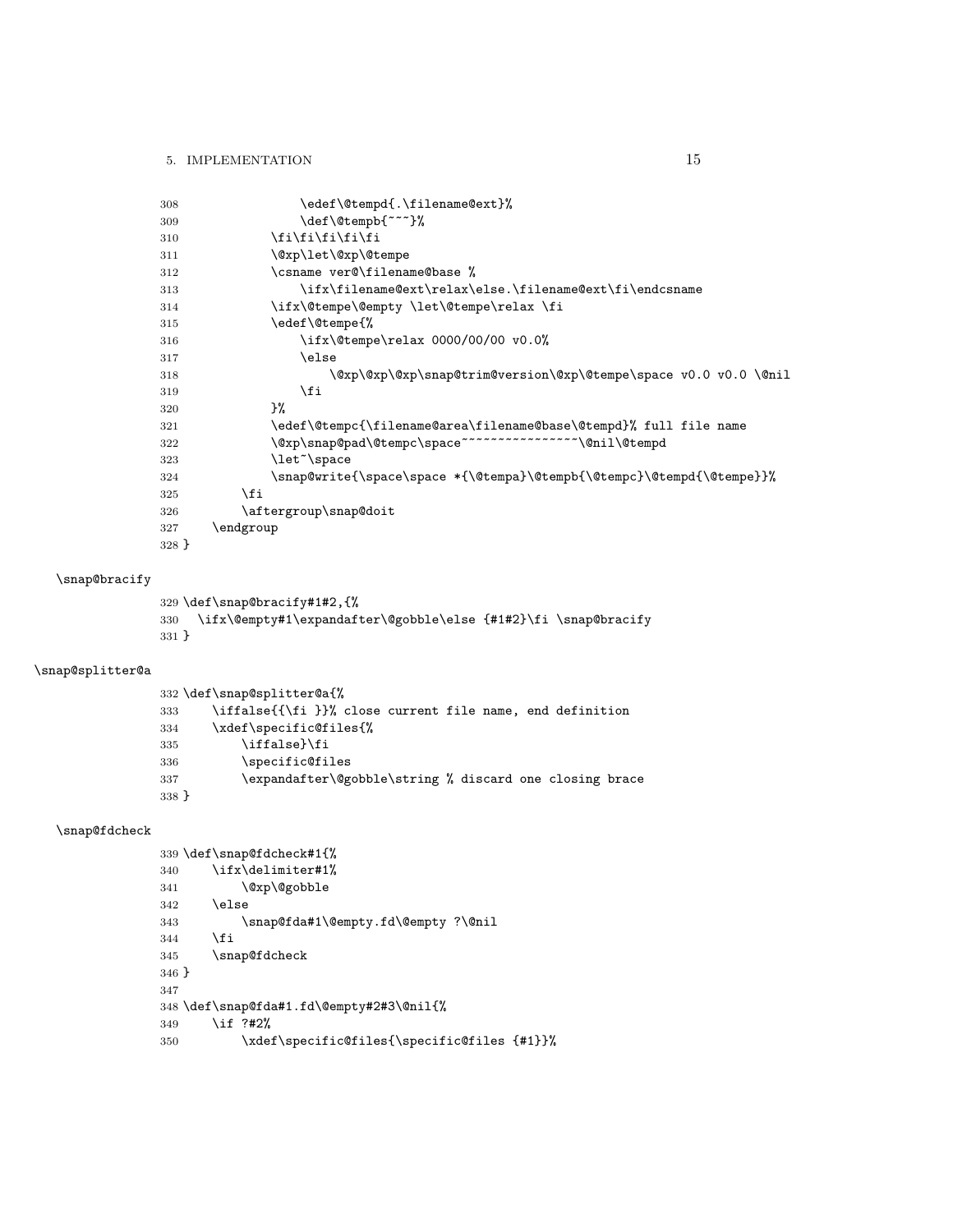```
351 \lambdaelse
352 \xdef\general@files{\general@files {#1.fd}}%
353 \fi
354 }
```
\general@files

\specific@files <sup>355</sup> \let\general@files\@empty \let\specific@files\@empty

\SpecialInput The \SpecialInput command is related to the packages-only option. Apart from some ad hoc handling for .fd files that get loaded on demand, all files that are input after \begin{document} are put into the specific-files list, and all files before \begin{document} go into the general-files (packages-only) list. If there is a macro file for a book (say), that contains definitions specific to that book, and that is loaded in the preamble, loading it with \SpecialInput will cause it to go in the specific-files list.

```
357 \newcommand{\SpecialInput}[1]{%
358 \xdef\specific@files{\specific@files{#1}}%
359 \@@input#1\relax
360 }
```
\@dofilelist Our definition of \@dofilelist does not retain much resemblance to the original in the LATEX kernel.

```
361 \def\@dofilelist{%
```

```
362 \snap@restore@extensions
363 \xdef\general@files{\@xp\snap@bracify \@filelist \@empty,\@empty,}%
364 \let\snap@splitter\snap@splitter@a
365 \xdef\general@files{\general@files}%
366 \let\@tempa\specific@files
367 \global\let\specific@files\@empty
368 \@xp\snap@fdcheck\@tempa{\delimiter}%
369 \ifx\rqv@list\@empty \else
370 \rqv@compare@lists
371 \fi
372 \ifx\snap@write\typeout \else
373 \newwrite\snap@out
374 \immediate\openout\snap@out=\jobname.dep \relax
375 \fi
376 \snap@write{\string\RequireVersions\@charlb}%
377 \snap@write{\space\space *{application}%
378 \snapshotApplication
379 }%
380 \@xp\snap@doit\general@files{\delimiter\aftergroup\@gobble\@gobble}%
381 \ifx\specific@files\@empty \else
382 \snap@specific
383 \fi
384 \snap@write{\@charrb}%
385 \ifx\snap@write\typeout \else
386 \immediate\closeout\snap@out
```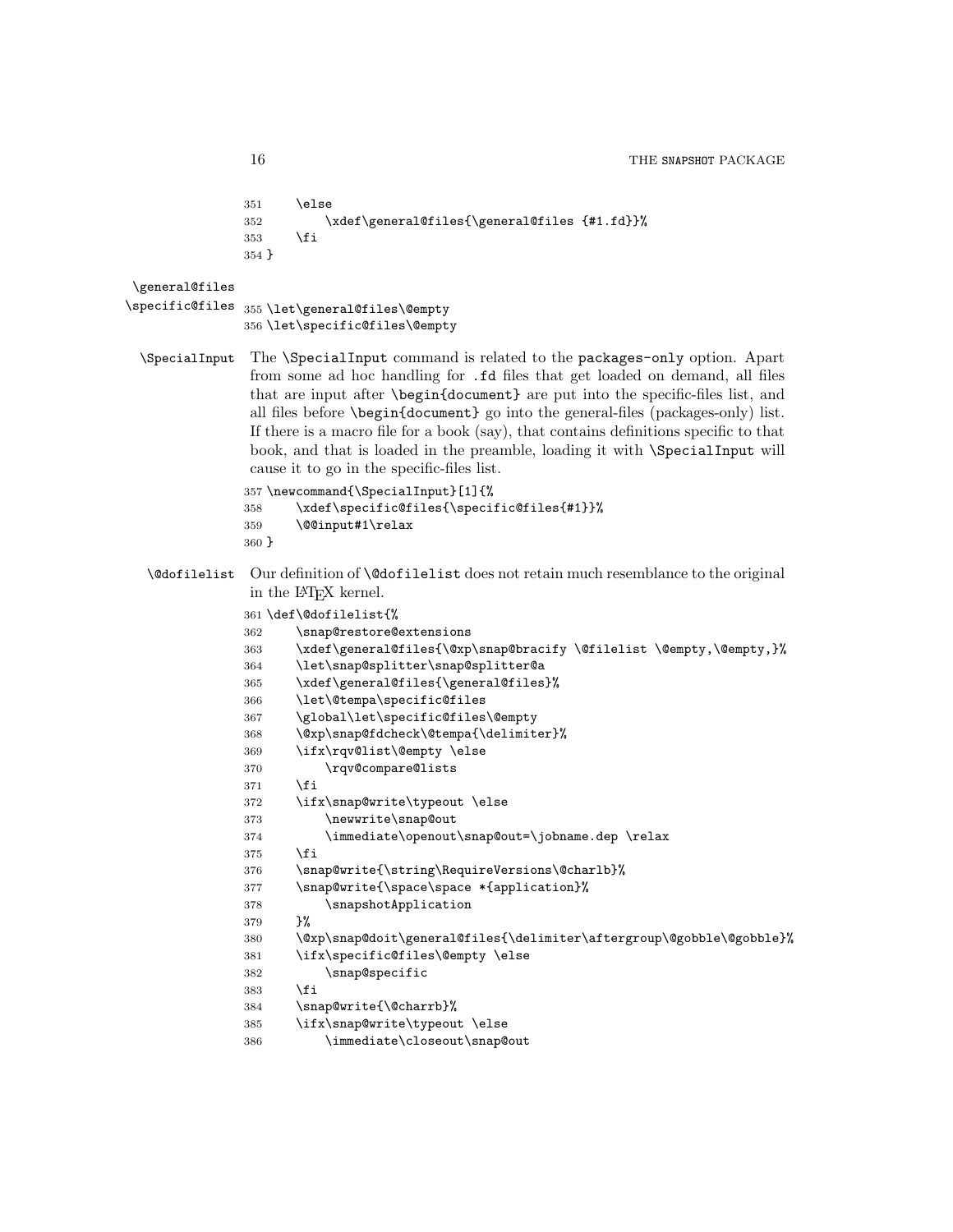5. IMPLEMENTATION 17

```
387 \typeout{Dependency list written on \jobname.dep.}%
388 \fi
389 }
```
#### \snap@specific

```
390 \def\snap@specific{%
391 \snap@write{ \space *{-------}{Document-specific files:}{----}}%
392 \@xp\snap@doit\specific@files{\delimiter\aftergroup\@gobble\@gobble}%
393 }
```
\rqv@condense The \rqv@compare@lists function checks to see if any files are found only in the RequireVersions list or only in the \general@files list.

```
394 \def\rqv@condense#1{%
395 \@xp\ifx\csname ver@#1\endcsname\N \else
396 \edef\L{\L{#1}}%
397 \@xp\let\csname ver@#1\endcsname=\N
398 \fi
399 \rqv@condense
400 }
401
402 \def\rqv@condend{\endcsname ?\fi
403 \@xp\@xp\@xp\@gobbletwo\csname @xp\iftrue}
```
#### \rqv@overloaded

 \def\rqv@overloaded#1{% \snap@mismatch{snapshot}{^^J% File #1 loaded though not in \noexpand\RequireVersions list% }\@ehc }

#### \rqv@notloaded

```
409 \def\rqv@notloaded#1{%
410 \snap@mismatch{snapshot}{^^J%
411 File #1 [\csname rqv@#1\endcsname] required but not loaded%
412 }\@ehc
413 }
```
\rqv@set

\rqv@test 414 \def\rqv@set#1{\@xp\let\csname ver@#1\endcsname\N \rqv@set} \def\rqv@test#1{\csname ver@#1\endcsname{#1}\rqv@test}

#### \rqv@compare@lists

\def\rqv@compare@lists{%

\begingroup

Clear up duplicate file names (just in case) to avoid redundant warning messages. This should seldom be necessary in practice.

\def\N{1}%

419 \let\L\@empty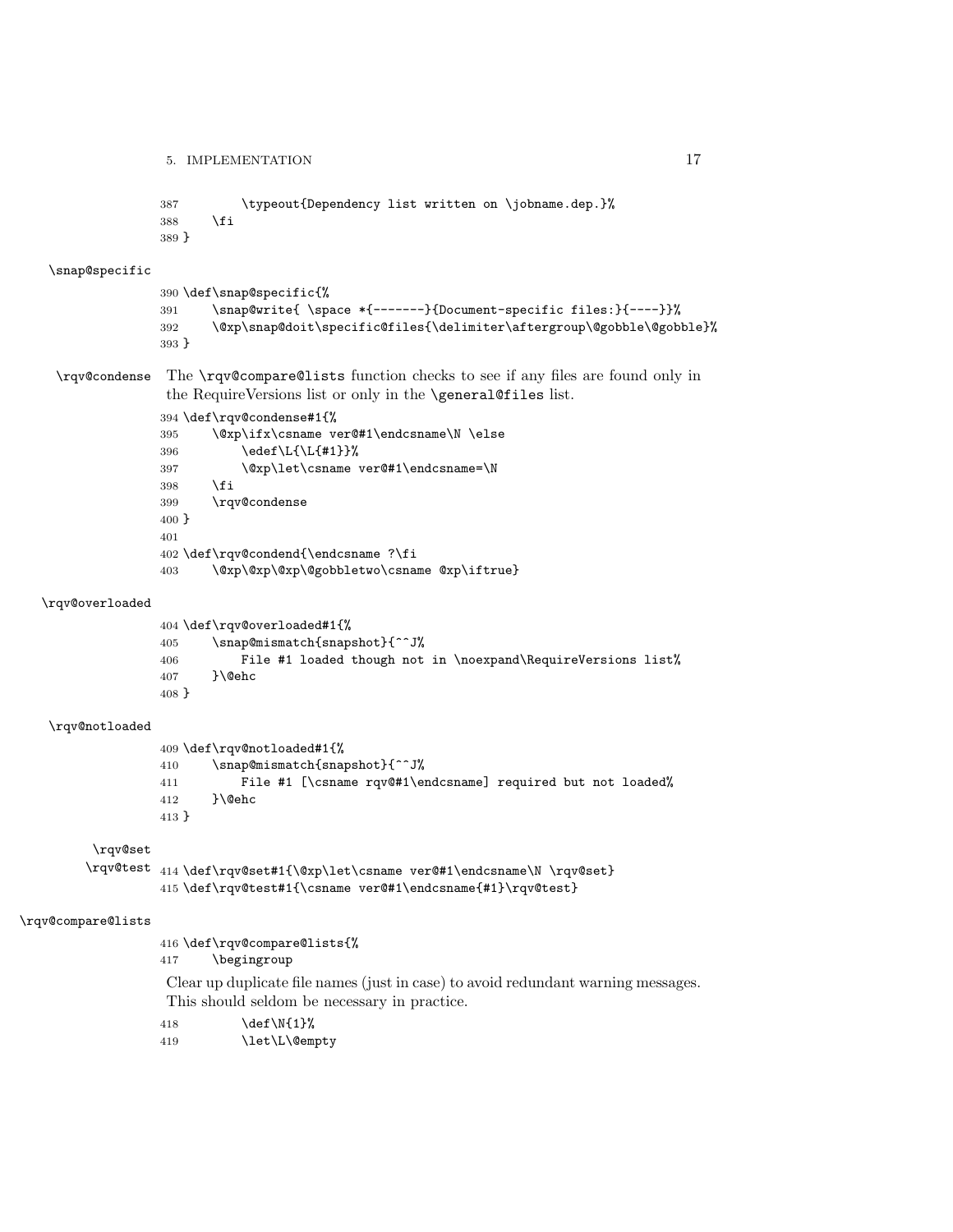| 420   | \@xp\rqv@condense\rqv@list\rqv@condend                                       |
|-------|------------------------------------------------------------------------------|
| 421   | \global\let\rqv@list=\L                                                      |
| 422   | \def\N{2}%                                                                   |
| 423   | \let\L\@empty                                                                |
| 424   | \@xp\rqv@condense\general@files\rqv@condend                                  |
| 425   | \global\let\general@files=\L                                                 |
|       | Let's make a shorthand for the code that terminates our recursion.           |
| 426   | \def\T{\@firstoftwo{\endcsname\@empty\@gobbletwo}}%                          |
|       | Set all the loaded general files to an error function.                       |
| 427   | \let\N\rqv@overloaded \@xp\rqv@set\general@files \T                          |
|       | Set all the required files to an ignore function.                            |
| 428   | \let\N\@gobble                                                               |
| 429   | \@xp\rqv@set\rqv@list \T                                                     |
|       | Execute all the general files.                                               |
| 430   | \@xp\rqv@test\general@files{\endcsname\csname @gobbletwo}%                   |
|       | And now do essentially the same thing in the reverse direction.              |
| 431   | \let\N\rqv@notloaded                                                         |
| 432   | \@xp\rqv@set\rqv@list \T                                                     |
| 433   | \let\N\@gobble                                                               |
| 434   | \@xp\rqv@set\general@files \T                                                |
| 435   | \@xp\rqv@test\rqv@list{\endcsname\csname @gobbletwo}%                        |
| 436   | \endgroup                                                                    |
| 437 } |                                                                              |
|       | Compensate for a bug in old versions of amsgen.sty. This is a little tricky. |
|       | Old version: $\ver{\text{amsgen}=1996/10/29 \text{ v1.2b}}$                  |
|       | New version: $\ver{eamsgen.sty=1999/11/30 v2.0}$                             |
|       | 438 %\@namedef{ver@amsgen.sty}{1996/10/29 v1.2b}                             |
|       | 439 \AtBeginDocument{%                                                       |
| 440   | \@ifundefined{ver@amsgen}{}{%                                                |
| 441   | \@xp\let\csname ver@amsgen.sty\@xp\endcsname                                 |
| 442   | \csname ver@amsgen\endcsname                                                 |

\ProvidesFile Because \ProvidesFile is used in .fd files which are normally read with special catcodes, there tend to be problems with whitespace characters being erroneously lost from the second argument. Since we have to put in a \snap@check call anyway, while we're at it let's fix a bug of this type that affected some older versions of IATEX.

445 \def\ProvidesFile#1{%

```
446 \def\snap@checker{\snap@check{#1}}%
```

```
447 \begingroup
```
443 }% 444 }

```
448 \aftergroup\snap@checker
```

```
449 \catcode'\ 10
```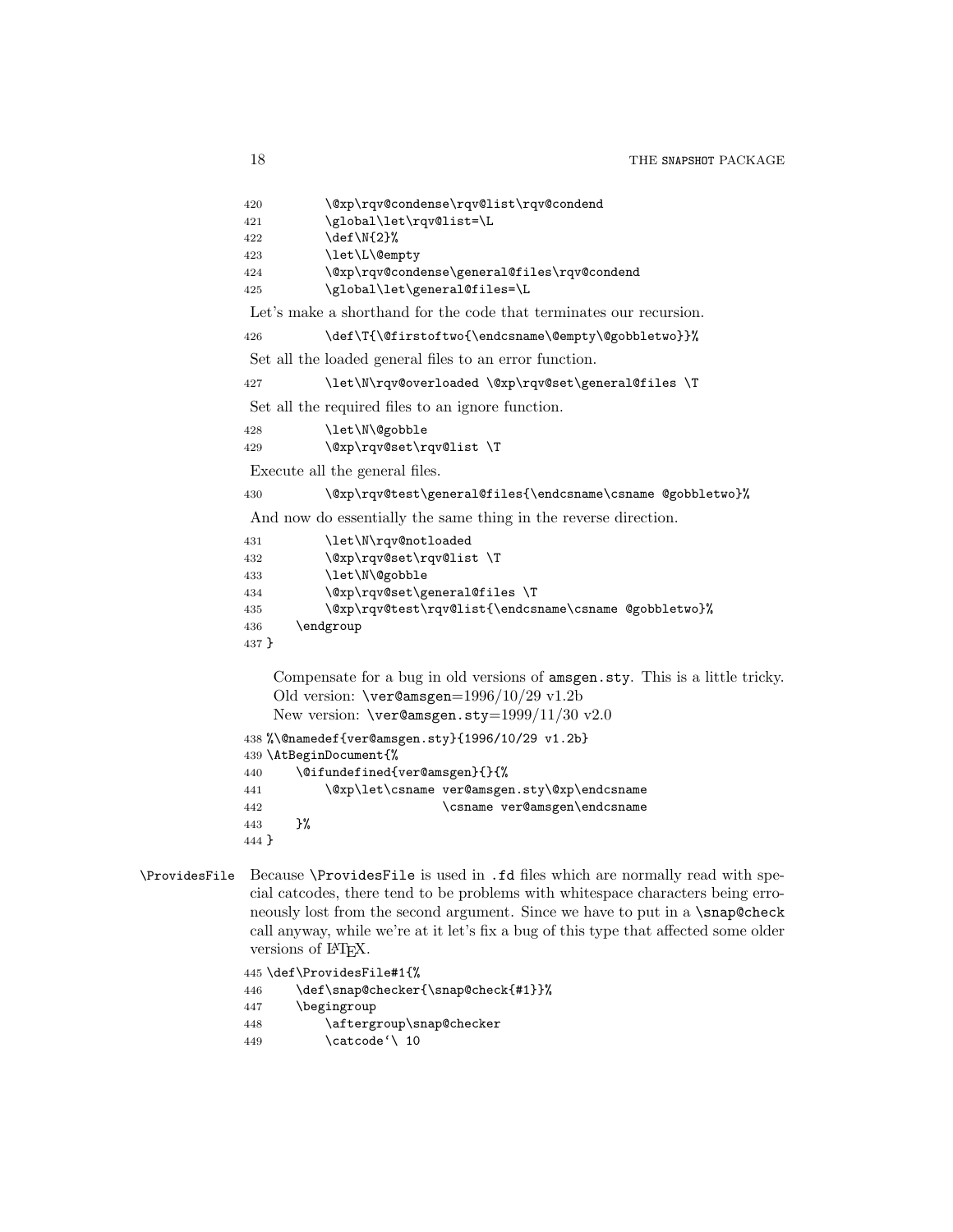#### 5. IMPLEMENTATION 19

Added guards from  $2001/06/01$  version of L<sup>AT</sup><sub>EX</sub>. These are necessary because, for example, inputenc sets \endlinechar to a large (nonvalid character) value when reading input encoding files. The guards prevent an "invalid character" error.

| 450   | \ifnum\endlinechar < 256                                               |
|-------|------------------------------------------------------------------------|
| 451   | \ifnum \endlinechar>\m@ne                                              |
| 452   | \catcode\endlinechar 10                                                |
| 453   | \fi                                                                    |
| 454   | ۱fi                                                                    |
| 455   | \@makeother\/%                                                         |
| 456   | \@makeother\&%                                                         |
| 457   | \kernel@ifnextchar[{\snap@providesfile{#1}}{\snap@providesfile{#1}[]}% |
| 458 P |                                                                        |
|       |                                                                        |

\snap@graphic@test Normally the string found in the second arg of \ProvidesFile (for a nongraphics file) would begin with the usual date string. The \includegraphics command, however, begins the second arg with Graphic file instead. This test therefore just checks if the first two letters are Gr; this is enough, ordinarily, for us to conclude that we are dealing with a graphic file.

```
459 \def\snap@graphic@test#1#2#3\@nil{r\if G#1#2\else X\fi}
```
#### \snap@providesfile

```
460 \def\snap@providesfile#1[#2]{%
461 \wlog{File: #1 #2}%
```
Adopt a suggestion made by user egrep on the  $T<sub>F</sub>X$  stack exchange ([https:](https://tex.stackexchange.com/questions/508985) [//tex.stackexchange.com/questions/508985](https://tex.stackexchange.com/questions/508985)) but without the use of the \expanded extension. This makes it more likely that snapshot can deal with macros inside the optional arguments of \Provides... commands.

```
462 \edef\@tempa{#2}%
463 \if\@xp\snap@graphic@test\@tempa @@\@nil
464 \snap@record@graphic#1\relax #2 (type ??)\@nil
465 \else
466 \@xp\xdef\csname ver@#1\endcsname{#2}%
467 \fi
468 \endgroup
469 }
```
This is what \includegraphics does to record graphic file information.

```
\@providesfile #1[#2]->
\wlog {File: #1 #2}\expandafter \xdef \csname ver@#1\endcsname {#2}
\endgroup
#1<-\Gin@base \Gin@ext
#2<-Graphic file (type eps)
```
\snap@record@graphic Check the graphics info.

470 \def\snap@record@graphic#1\relax #2(type #3)#4\@nil{%

471 \expandafter\xdef\csname ver@#1\endcsname{%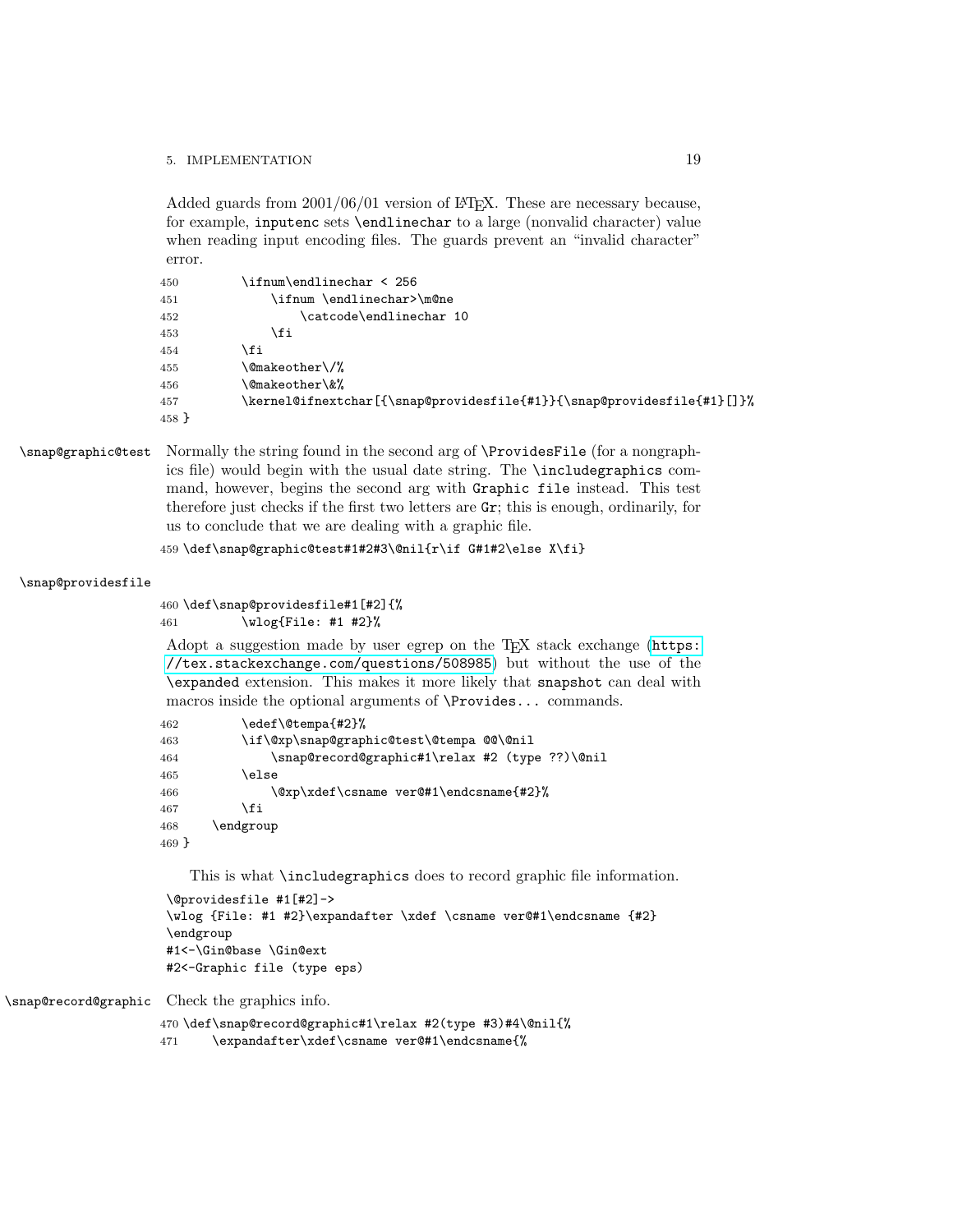Graphic%

| 473 | \if\snap@bbinfo :bb=\Gin@llx/\Gin@lly/\Gin@urx/\Gin@ury\fi |  |
|-----|------------------------------------------------------------|--|
|     |                                                            |  |

- 474 \space v0.0%
- }% }
- \@pr@videpackage

|         | 477 \def\@pr@videpackage [#1]{%                                  |
|---------|------------------------------------------------------------------|
| 478     | \expandafter\xdef\csname ver@\@currname.\@currext\endcsname{#1}% |
| 479     | \ifx\@currext\@clsextension                                      |
| 480     | \typeout{Document Class: \@gtempa\space#1}%                      |
| 481     | \else                                                            |
| 482     | \wlog{Package:\@gtempa\space#1}%                                 |
| 483     | \fi                                                              |
| 484     | \snap@check{\@currname.\@currext}%                               |
| $485$ } |                                                                  |

#### \snap@selfcheck@a

 $486 \def \simeq \def \simeq \def \simeq \def \simeq \def \simeq \def \simeq \def \simeq \def \simeq \def \simeq \def \simeq \def \simeq \def \simeq \def \simeq \def \simeq \def \simeq \def \simeq \def \simeq \def \simeq \def \simeq \def \simeq \def \simeq \def \simeq \def \simeq \def \simeq \def \simeq \def \simeq \def \simeq \def \simeq \def \simeq \def \simeq \def \simeq \def \simeq \def \simeq \def \simeq \def \simeq \def \simeq \$ 

```
\@nofmt
```
\def\@nofmt#1.fmt.#2 {#1 }

```
\snap@mismatch@a
```

|         | 488 \def\snap@mismatch@a#1#2#3{%                           |  |  |  |  |  |  |  |  |
|---------|------------------------------------------------------------|--|--|--|--|--|--|--|--|
| 489     | \snap@mismatch{snapshot}{^^J%                              |  |  |  |  |  |  |  |  |
| 490     | \space\space Required version #2 of \@nofmt#1.fmt. and^^J% |  |  |  |  |  |  |  |  |
| 491     | \space\space provided version #3 do not match%             |  |  |  |  |  |  |  |  |
| 492     | }\@ehc                                                     |  |  |  |  |  |  |  |  |
| $493$ } |                                                            |  |  |  |  |  |  |  |  |

# \snap@compare@versions When comparing \rqv@foo.sty (information from a previous LATEX run) with \ver@foo.sty (information from current run), we first call \snap@trim@version on the latter to clear away any idiosyncrasies in the contents.

|     | 494 \def\snap@compare@versions#1{%                        |
|-----|-----------------------------------------------------------|
| 495 | \begingroup                                               |
| 496 | \@ifundefined{rqv@#1}{}{%                                 |
| 497 | \edef\0{\csname rqv@#1\endcsname}%                        |
| 498 | \edef\1{\csname ver@#1\endcsname}%                        |
| 499 | \edef\1{\@xp\snap@trim@version\1 v0.0 v0.0 \@nil}%        |
| 500 | \edef\@tempa{\@xp\snap@select\0 v0.0 v0.0 \@nil}%         |
| 501 | \edef\@tempb{\@xp\snap@select\1 v0.0 v0.0 \@nil}%         |
| 502 | \ifx\@tempa\@tempb \else                                  |
| 503 | \edef\@tempd{\@nx\snap@mismatch@a{#1}{\@tempa}{\@tempb}}% |
| 504 | \@xp\@tempd                                               |
| 505 | \fi                                                       |
| 506 | ን%                                                        |
| 507 | \endgroup                                                 |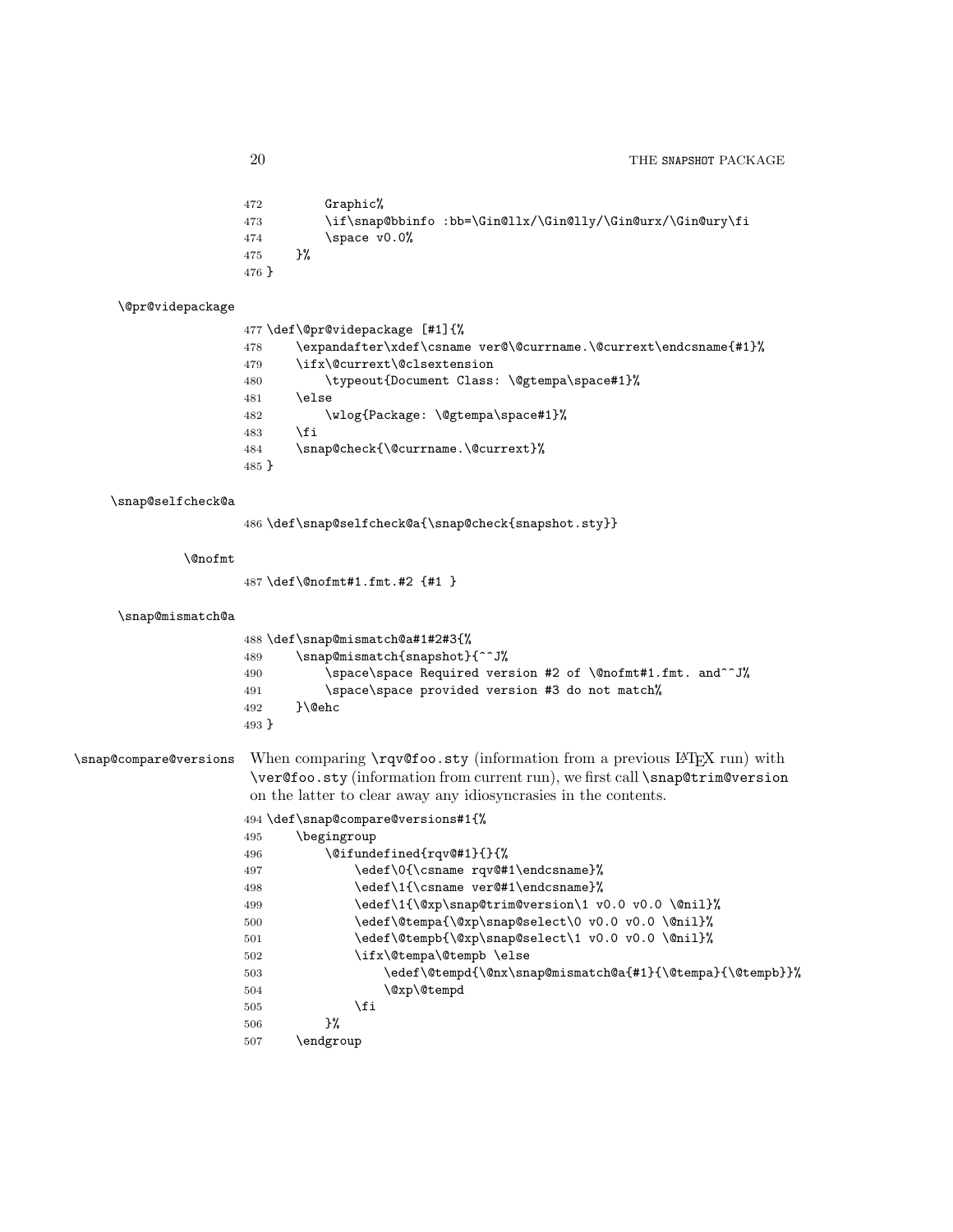When the test option is in effect, jump out of the current file instead of continuing.

508 \snap@test@abort 509 }

#### \snap@test@abort

510 \let\snap@test@abort=\@empty

# <span id="page-20-0"></span>6 Compatibility

Suppose that I have a LAT<sub>EX</sub> document containing a  $\Re$  **RequireVersions** statement generated by snapshot and I send this to my colleague who, we believe, has a LAT<sub>EX</sub> setup that is for our purposes identical. Suppose that our belief is erroneous in the following way: My colleague has a newer version of snapshot and a newer version of one of the affected files.

Here is what we **don't** want to happen: That the differing version of snapshot would cause the other differing file to be accepted without demur.

Conversely, if it is I who have the newer version of snapshot, the main concern is that some difference in the contents of the \RequireVersions statement would lead to an error when my colleague attempts to process the document.

# <span id="page-20-1"></span>7 In conclusion

```
511 \ifx\snap@select\@empty
```

```
512 \let\snap@compare@versions\@gobble
```

```
513 \let\snap@check\@gobble
```
 $514$  \fi

Fallback for a command that is sometimes used in AMS journal production. 515 \providecommand{\controldates}[1]{}

# <span id="page-20-2"></span>8 And finally . . .

If the embedded **\RequireVersions** data in a L<sup>AT</sup>EX document is extracted to a separate file, and

\RequirePackage[test]{snapshot}

is added at the top, then the file can be run as a small separate LAT<sub>F</sub>X job that will, among other things, produce in the log file a nice list of fully resolved file names—sort of a limited, but system-independent variant of the kpsewhich idea.

516 \ifx\snap@intest\@gobbletwo \endinput \fi

Some old, ill-behaved packages might throw in a \makeatother at the end which can cause problems for the next file that comes along when testing.

```
517 \def\restore@some@catcodes{}
```

```
518 \def\save@some@catcodes{%
```

```
519 \edef\restore@some@catcodes{%
520 \catcode\number'\@=\number\catcode'\@
521 \catcode\number'\"=\number\catcode'\"
```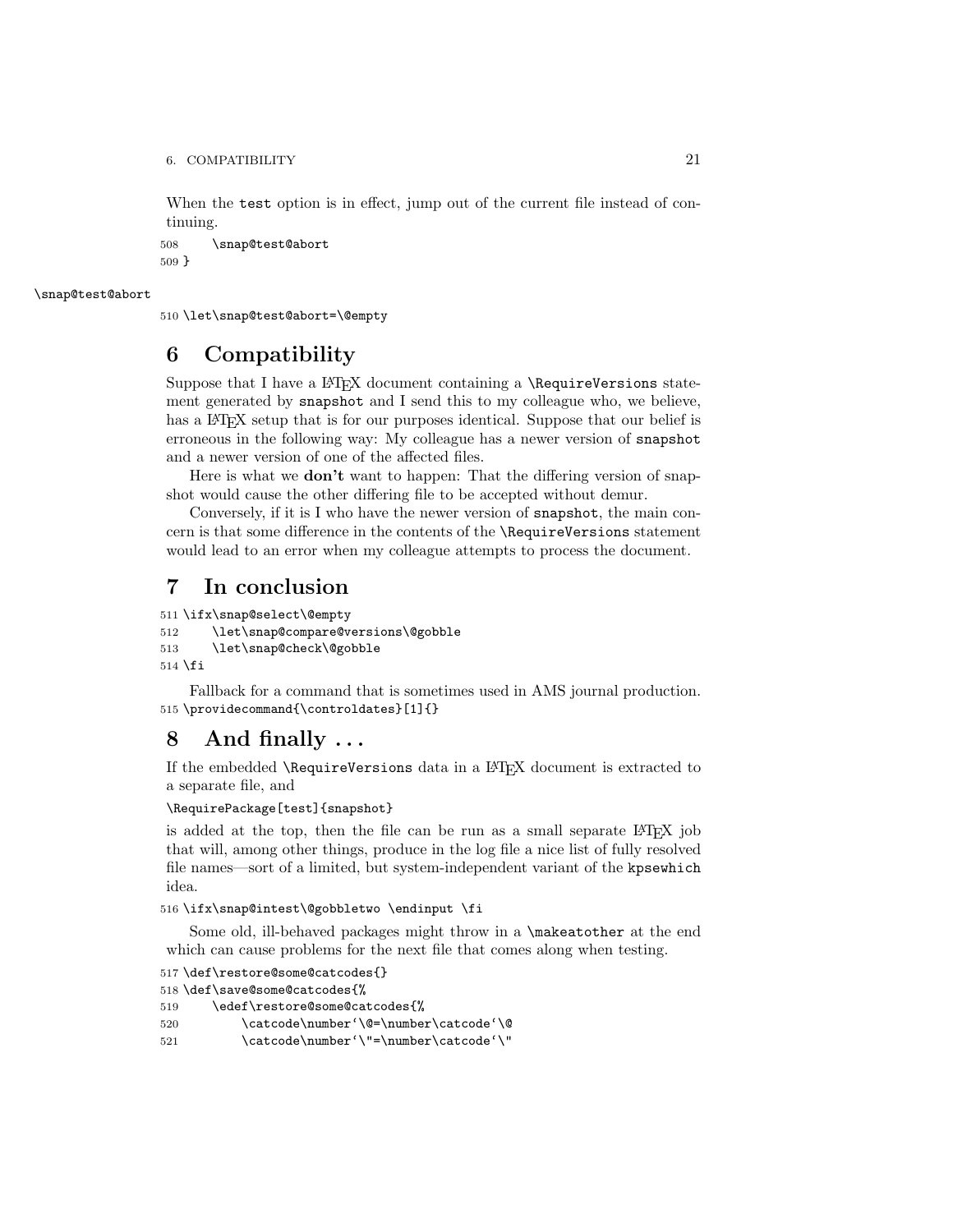```
522 \catcode\number'\^=\number\catcode'\^
523 \catcode\number'\_=\number\catcode'\_
524 \relax
525 }%
526 }
   Some typical calls of \snap@intest:
 \snap@intest{LaTeX2e}{\snapx@format}
 \snap@intest{snapshot}{\snapx@package}
 \snap@intest{mcom-l}{\snapx@class}
 \snap@intest{amsmath}{\snapx@package}
 \snap@intest{umsa.fd}{\snapx@file}
 \snap@intest{pictex}{\snapx@file}
```
The extant public versions of the following files (in the teTeX distribution, at least) are known to be problematic when we are trying to read a \ProvidesWhatever line from the top of the file: psfig.sty, pictex.sty, pictex.tex, epic.sty, amstex.sty, xy.tex. Either (a) they don't have a \ProvidesWhatever line at all, or (b) they include some code before the \ProvidesWhatever line that makes some assumption true in normal processing but false in snapshot-test processing. E.g., there is code in amstex.sty that assumes \documentstyle or \documentclass was already executed and that the \if@compatibility switch got set accordingly.

#### \snap@intest

|     | 527 \def\snap@intest#1#2{%             |  |
|-----|----------------------------------------|--|
| 528 | \message{^^J}%                         |  |
| 529 | \begingroup                            |  |
| 530 | \edef\0{#1#2}%                         |  |
| 531 | \def\9{latex209.def}%                  |  |
| 532 | \ifx\0\9\global\@compatibilitytrue \fi |  |
| 533 | \ifx#2\snapx@format                    |  |
|     |                                        |  |

If  $\arg 1 + \arg 2 =$  "LaTeX2e.fmt", the calling function \snap@storeb will run \snap@check separately. This is a crude way of making things work in that case without much extra trouble.

| 534   | \def\snap@test@abort{\endgroup}% |
|-------|----------------------------------|
| 535   | \else                            |
| 536   | \edef\N{%                        |
| 537   | \noexpand\snap@intest@b{#1#2}%   |
| 538   | ${#1}({@xp@gobble#2@empty}\$     |
| 539   | {\csname rqv@#1#2\endcsname}}%   |
| 540   | \expandafter\endgroup\N          |
| 541   | \fi                              |
| 542 P |                                  |

#### \snap@intest@b

543 \def\snap@intest@b#1#2#3#4{%

544 \def\@currname{#2}%

545 \def\@currext{#3}%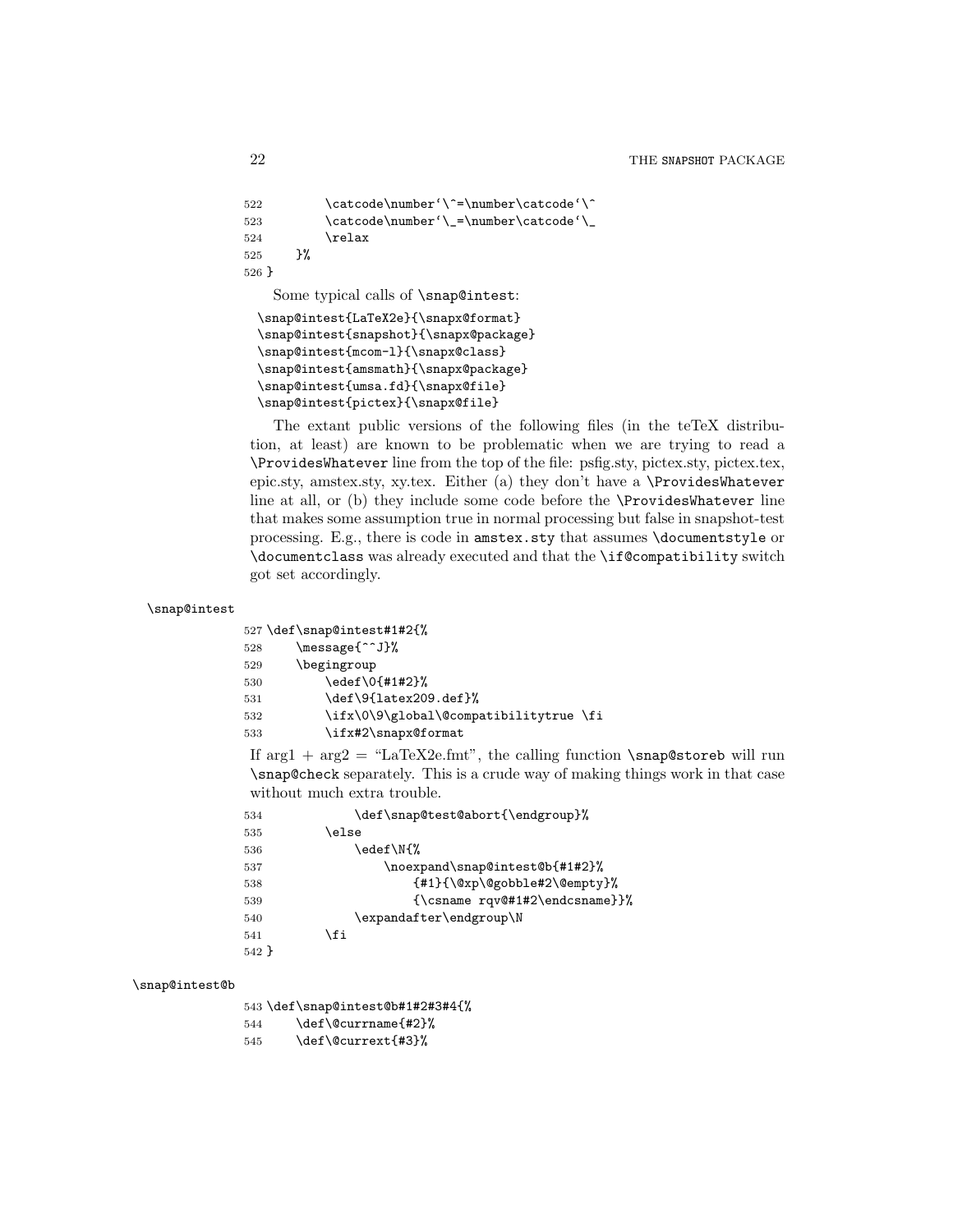### 8. AND FINALLY ... 23

| 546     | \begingroup                              |
|---------|------------------------------------------|
| 547     | \lccode'\/='\0\relax\lowercase{\endgroup |
| 548     | \ifnum\snap@seldate#4 00 0\@nil>\z@      |
| 549     | }% matches \lowercase                    |
| 550     | \save@some@catcodes                      |
| 551     | \@@input #1 \relax                       |
| 552     | \restore@some@catcodes                   |
| 553     | \else                                    |
| 554     | \snap@specialtest{#1}{#4}%               |
| 555     | \fi                                      |
| $556$ } |                                          |

#### \snap@specialtest

```
557 \def\snap@specialtest#1#2{%
558 \fake@input{#1}%
559 }
```
#### \fake@input

```
560 \def\fake@input#1{%
561 \begingroup
562 % Ensure that outer \foo or unmatched braces don't trip us up
563 \catcode'\\=12
564 \catcode'\{=12
565 \catcode'\}=12
566 \endinput
```
Note that these definitions of  $\G$  and  $\G$  are local, and recall that one-letter cs names don't use up hash table entries.

```
567 \def\G{\@car\endgroup}%
568 \expandafter\futurelet\expandafter\?\expandafter\G\@@input#1 \relax\@nil
569 }
```

```
570 \let\snap@test@abort=\endinput
571 \let\snap@selfcheck=\@empty
```
\snap@finish There's an extra close-brace left hanging around at the end, but I guess we don't care.

```
572 \def\snap@finish{%%
573 \endgroup
574 \message{^^J}%
575 \def\X##1{##1,\X}%
576 \edef\@filelist{\@xp\X\rqv@list{\@gobbletwo}}%
577 \def\X##1,?{##1}\edef\@filelist{\@xp\X\@filelist ?}%
578 \@dofilelist
579 \@@end
580 }
```
\def\snap@mismatch#1#2#3{}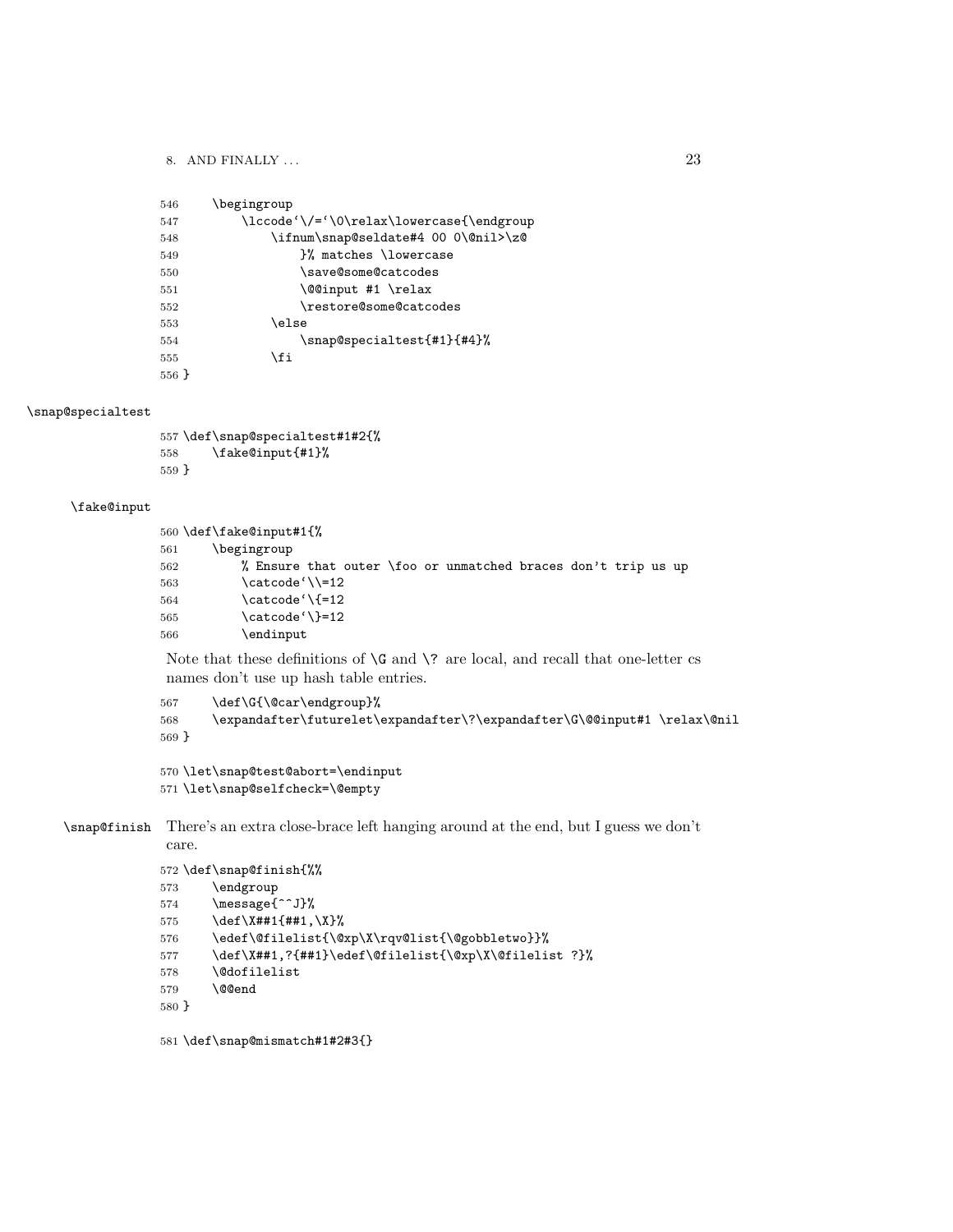|     | 582 \renewcommand{\RequireVersions}[2][]{% |
|-----|--------------------------------------------|
| 583 | \begingroup                                |
| 584 | \makeatletter                              |
| 585 | \def\snap@check{\snap@compare@versions}%%  |
| 586 | \let\snapx@tfm=\snap@ignore                |

This seems to help, with english.ldf for example, to prevent an endless loop when attempting to load babel.def.

```
587 \def\ProvidesLanguage##1{\ProvidesFile{##1.ldf}}%
588 \iffalse{\fi \futurelet\@let@token\snap@branch #2}%
589 \endgroup
590 }
```
# <span id="page-23-0"></span>9 Finale

The usual \endinput to ensure that random garbage at the end of the file doesn't get copied by docstrip.

591 \endinput

# Index

Numbers written in italic refer to the page where the corresponding entry is described; numbers underlined refer to the code line of the definition; numbers in roman refer to the code lines where the entry is used.

| Symbols                                                       | $\setminus$ Cfmtextension                                              |                                                                                        |
|---------------------------------------------------------------|------------------------------------------------------------------------|----------------------------------------------------------------------------------------|
| $\Upsilon$ 521                                                | $\ldots$ 175, 179, 302                                                 | $\setminus \{$ 564                                                                     |
| $\& \ldots \ldots \ldots \ 456$                               | $\text{\textbackslash} \texttt{Qgobblefour} \dots 23$                  | . 565<br>$\lambda$                                                                     |
| $\text{Q\texttt{Cend}}$ 184, 579                              | $\text{Qgtempa} \dots$ 480, 482                                        | . 522<br>\^                                                                            |
| \@@input . 359, 551, 568                                      | $\text{Qmakeother}$ 455, 456                                           | $\setminus$ 523                                                                        |
| \@@undefined                                                  | $\Omega$ 487, 490                                                      | <b>Numbers</b>                                                                         |
| $\ldots$ 53, 55, 65,<br>72, 73, 80, 98,<br>108, 126, 128, 156 | $\sqrt{en}x$ 3<br>$\emptyset$ onlypreamble<br>$\ldots$ 19, 45, 50, 207 | $\{0, 497, 500, 530, 532, 547\}$<br>$\setminus$ 1 498, 499, 501<br>$\sqrt{9}$ 531, 532 |
| $\sqrt{c}ar \ldots \ldots 5, 567$<br>$\Lambda$ 22, 376        | \@pkgextension<br>$\ldots$ 177, 268, 298                               |                                                                                        |
| $\text{Ccharrb} \dots \dots \ 384$                            |                                                                        | $\sqrt{q}$ pr@videpackage . $477 \sqrt{q}$ 449                                         |
| \@clsextension<br>178, 269, 300, 479                          | $\setminus$ @sptoken  34<br><b>\@tempd</b> 295, 308, 321,              | $\mathbf{A}$                                                                           |
| $\text{Qcompatibilitytrue}$ 532                               | 322, 324, 503, 504                                                     | $\text{determinent}$ . 15<br>$\text{degree} \dots$                                     |
| \@currext<br>478, 479, 484, 545                               | $\text{Vctempe}$ 311,<br>$314-316$ , $318$ , $324$                     | 326, 380, 392, 448<br>\AlephVersion  55, 60                                            |
| \@currname 478, 484, 544                                      | $\text{\textdegree} 129, 140$                                          | \AtBeginDocument .                                                                     |
| $\delta$ . 361, 578                                           | $\texttt{\textbackslash}$ Ctempswatrue $131$                           | $\ldots \ldots 252, 439$                                                               |
| $\text{\texttt{{\char'13em 253, 280.}}}$                      | \@tfmextension                                                         |                                                                                        |
|                                                               | $283, 363, 576, 577$ 176, 180, 304                                     | B                                                                                      |
| $\text{\textbackslash}\mathfrak{G}$ firstoftwo $426$          |                                                                        |                                                                                        |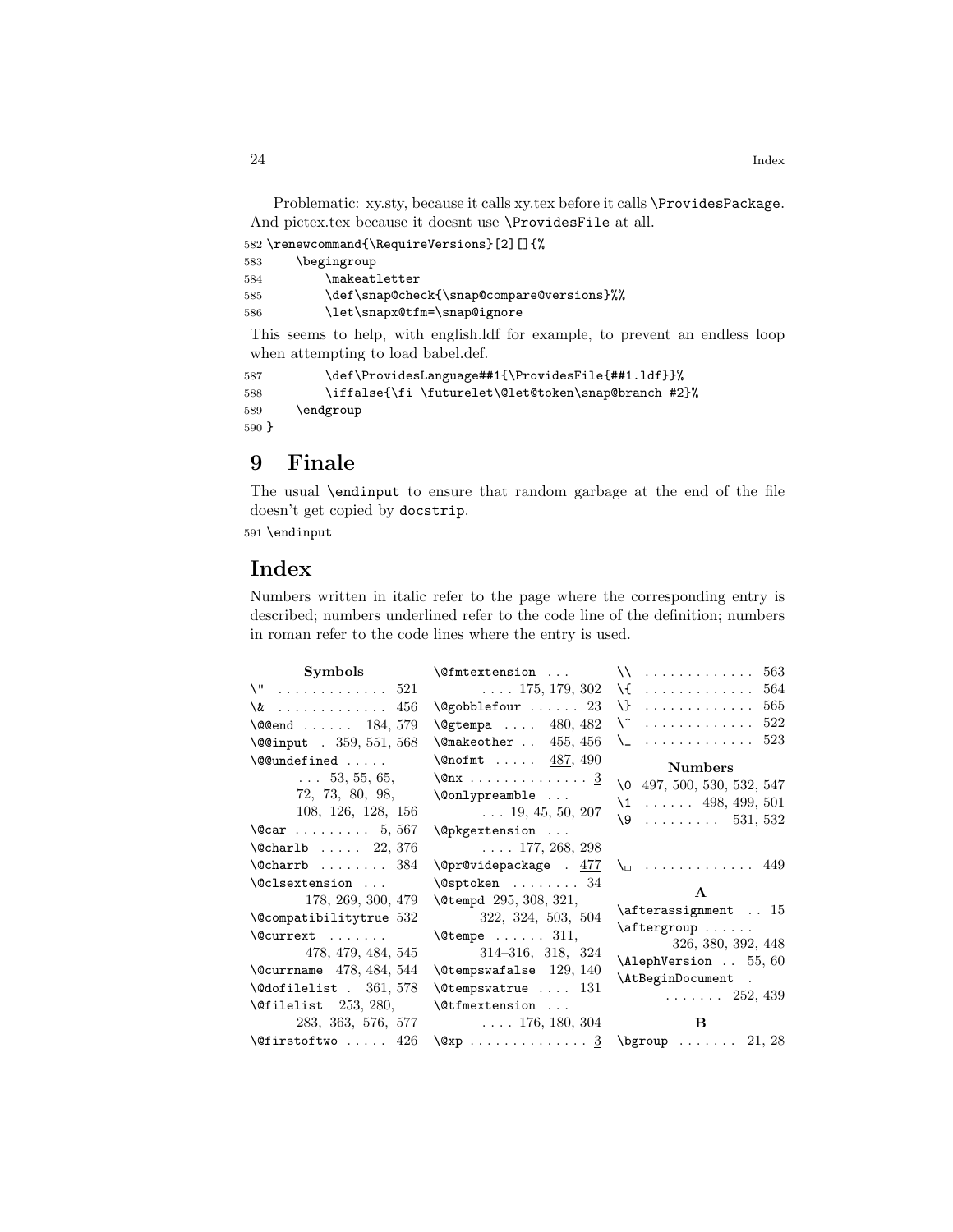Index 25

 $\mathbf C$ \controldates . . . . 515 \kernel@ifnextchar 457 K

D

\DeclareOption 210, 213, 217, 218, 223, 228, 238, 247, 248, 250, 257 \delimiter ... 293, 340, 368, 380, 392 \divide . . . . . 111, 134

#### E

 $\qquad \ldots \ldots \quad 30$ \endlinechar . . 450–452 \epTeXversion . . . . . . . 73, 76, 80, 91 \eTeXminorversion 161 \eTeXrevision 160, 163 \eTeXversion . . . . . . . . . 128, 156, 159 \ExecuteOptions . . 265

#### F

\fake@input . . 558, 560 \filename@area ... 321 \filename@base 312, 321 \filename@ext .... 296, 298, 300, 302, 304, 308, 313 \filename@parse .. 294 \fmtname . . . . 278– 280, 283, 285, 287 \fmtversion . . . . . . 286 \foo . . . . . . . . . . . . 562

### G

| $\sqrt{G}$ 567, 568 |                |  |  |  |                    |
|---------------------|----------------|--|--|--|--------------------|
| \general@files      |                |  |  |  |                    |
|                     | 352, 355, 363, |  |  |  |                    |
| 365, 380, 424,      |                |  |  |  |                    |
|                     |                |  |  |  | 425, 427, 430, 434 |
|                     |                |  |  |  |                    |
| $\dim$ 011y  473    |                |  |  |  |                    |
|                     |                |  |  |  |                    |
| $\dim$ Cury  473    |                |  |  |  |                    |
|                     |                |  |  |  |                    |
|                     |                |  |  |  |                    |

\if@tempswa . . . . . . 144

### L

| L 396, 419, 421, 423, 425            |  |
|--------------------------------------|--|
| $\lambda$ ccode  547                 |  |
| $\text{listfiles} \dots \dots \ 290$ |  |
| \lowercase 35, 547, 549              |  |
| \luatexrevision  116                 |  |
| \luatexversion                       |  |
| $\ldots$ 108, 110, 114               |  |

M

\m@ne . . . . . . . . . . . 451 \message . . . . 528, 574 \multiply ... 113, 136 N \N 395, 397, 414, 418, 422, 427, 428, 431, 433, 536, 540 \NeedsTeXFormat . . . . 1 \number . 68, 69, 76, 83, 89, 91, 101, 159, 161, 520–523

O \OmegaVersion 53, 57, 60

#### P

\PackageError 22, 42, 224 \PackageWarningNoLine . . . . . . . . . . . 221 \pdftexrevision . . 142 \pdftexversion . . . . . . . 126, 133, 137 \ProcessOptions . . 266 \ProvidesFile 445, 587 \ProvidesLanguage 587  $\verb+\ProvidesPackage + \dots 2+$ \ptexminorversion . 69 \ptexrevision ..... 70 \ptexversion . . . 65, 68

#### R

\RequireVersions . . 10, 376, 406, 582 \reserved@c . . . . . . . . . 33, 35, 37, 39 \restore@some@catcodes  $\ldots$  517, 519, 552 \rqv@compare@lists  $\ldots \ldots 370, \frac{416}{2}$ \rqv@condend . . . . .  $\ldots$  402, 420, 424 \rqv@condense . . . .  $\ldots$  394, 420, 424 \rqv@list 195, 277, 369, 420, 421, 429, 432, 435, 576 \rqv@notloaded 409, 431 \rqv@overloaded 404, 427  $\rangle$ rqv@set .....  $414,$ 427, 429, 432, 434 \rqv@test 414, 430, 435

### S

\save@some@catcodes . . . . . . . 518, 550 \sixt@@n . . . . . . . . 209 \snap@bbinfo . . . . . . . . . 249, 250, 473 \snap@bracify 329, 363 \snap@branch . . . . .  $\ldots$  25, 29, 204, 588 \snap@check . . . . 13, 27, 198, 446, 484, 486, 513, 585 \snap@checker 446, 448 \snap@compare@versions  $. 13, \underline{494}, 512, 585$ \snap@doit 291, 380, 392 \snap@fda ... 343, 348 \snap@fdcheck 339, 368 \snap@finish . . . . .  $\ldots$  28, 31, 188, 572 \snap@graphic@test  $\ldots \ldots$  459, 463 \snap@ignore ..... 586  $\verb+\snap@intest . . 197,$ 216, 217, 516, 527 \snap@intest@b 537, 543 \snap@mismatch 221, 224, 229, 260, 405, 410, 489, 581 \snap@mismatch@a .  $\ldots \ldots$  488, 503 \snap@mismatch@warning  $\ldots$  221, 229, 260 \snap@out 208, 209, 211, 373, 374, 386